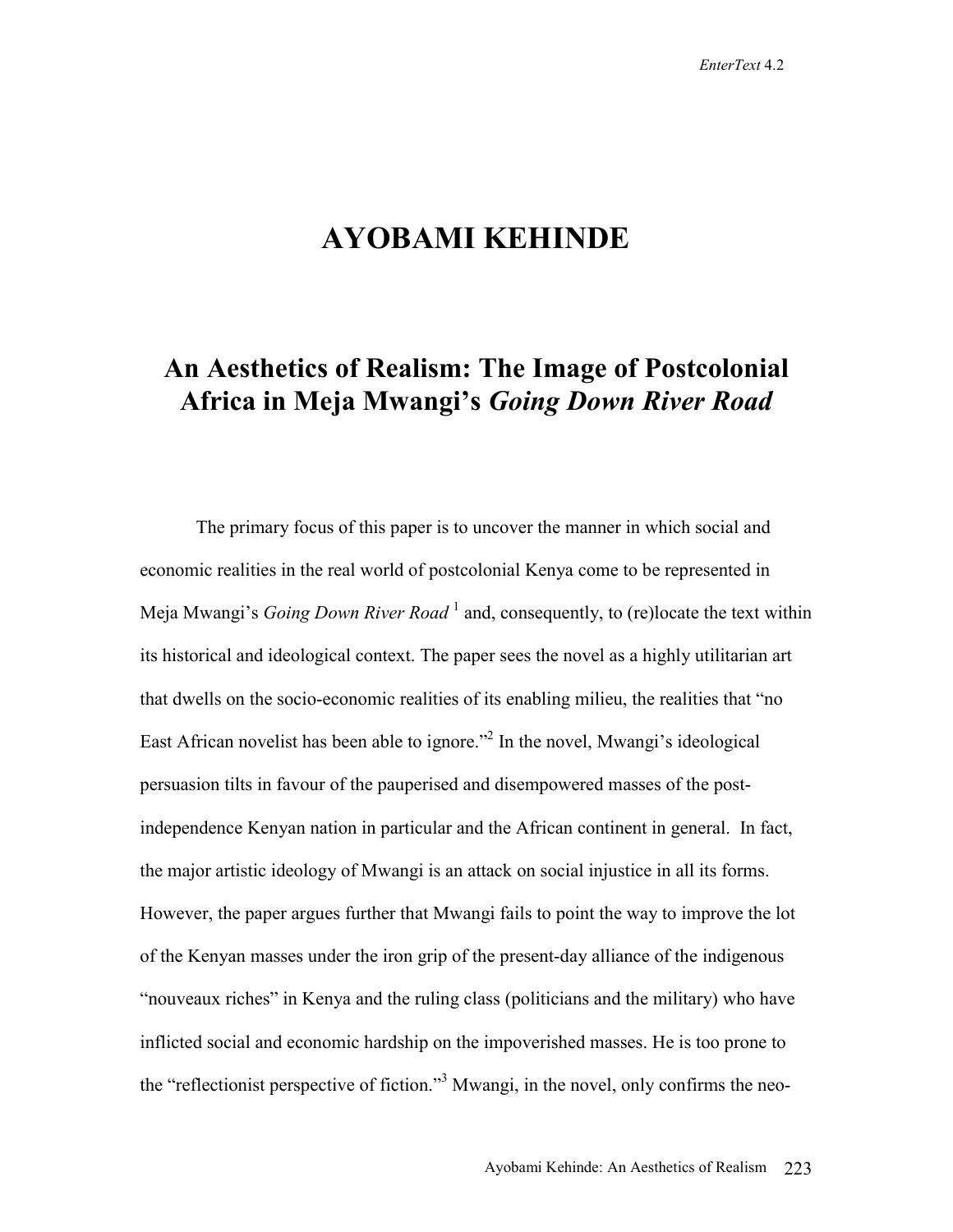colonial betrayal in his nation; he does not attempt to problematise it. The analysis of the plot, characterisation, use of language, tone, humour and setting of the novel reveals that it is an implicit endorsement of the established order it seeks to query. This ideological ambiguity in Mwangi's novel is critically explored in this paper. The uncritical treatment of everyday reality in the novel may be mediated by various ideological and political factors, but we hasten to assert that the search for authenticity of representation in Mwangi's novel is doomed to failure. This is because the mode of representation employed in the text is not enabling and empowering.

A study of any writer may tend to be defective if an attempt is not made to locate his/her major thematic concerns within the totality of the history of his society. This is more pertinent when a discussion of an African writer is embarked upon. Historically, Africa has passed through the stages of the slave trade, colonialism, independence and neo-colonialism. These have provided immense possibilities of themes and visions for African writers. The themes range from the romantic temper of negritude to the critical pessimism and social realism of the present. African literature and African history are thus like Siamese twins. The historical phases of the African continent can also be described as representing the moods that African literature has undergone. The precolonial period typified a "paradise on earth," an idyllic stage. The colonial period was that of "paradise disturbed," that is, a period of optimism for a "better tomorrow." However, the postcolonial/neo-colonial phase suggests a mood of "paradise lost," a period when African writers have become more realistic than ever before. The writers now examine critically how Africans have been governing themselves and what they have made of their independence.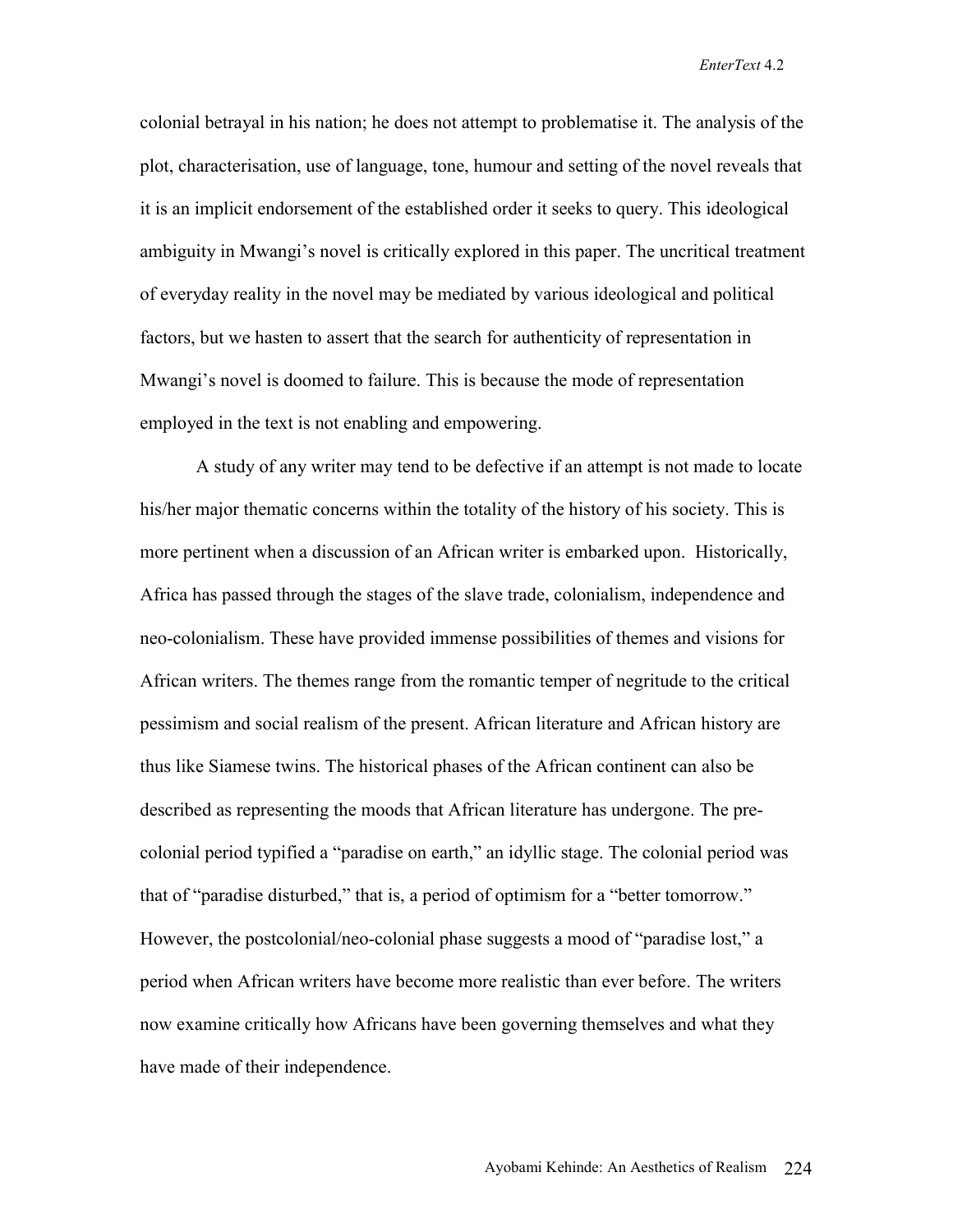Kenya achieved her independence in December 1963. But how far have the people, the masses, the freedom fighters, benefitted from the flag independence? Unfortunately, the hard-won independence in Kenya, as in many other neo-colonial African countries, does not make the lives of the peasants better. Neo-colonialism, in Kenya, is a form of imperialism through the agency of the new comprador bourgeoisie, the new ruling elite who have dashed the emancipatory promise of nationalist struggle. The leaders promised the masses political liberty and national dignity, but they have failed to concretise the gains of independence. The heroes of the Mau Mau revolt are now casualties; they are the debris of society—men with a brave past and no future.<sup>4</sup> The neocolonial leaders have been aggravating the conditions of the masses by alienating them and by turning vicious and dictatorial. The postcolonial Kenyan writers regularly turn to this "neo-colonial" problem as a quarry for their thematic focus. They respond to the disappointment bitterly and strive for authenticity and legitimacy by identifying with their society.

 In the various periods of African literature, socio-historical and political realities are foregrounded in literary texts through the employment of certain images and metaphors. In fact, African literature has an enduring propensity for socio-political commitment. Ngugi wa Thiong'o (1981) comments brilliantly on the interface of literature and life in Africa. To him, and many other critics, literature, in general, and African literature, in particular, does not usually belong to surreal, metaphysical or ethereal worlds; rather it is always a reflection of social reality. In Ngugi's words:

Literature results from conscious acts of men in society. At the level of the individual artist, the very act of writing implies a social relationship: one is writing about somebody for somebody. At the collective level, literature, as a product of men's intellectual and imaginative activity embodies, in words and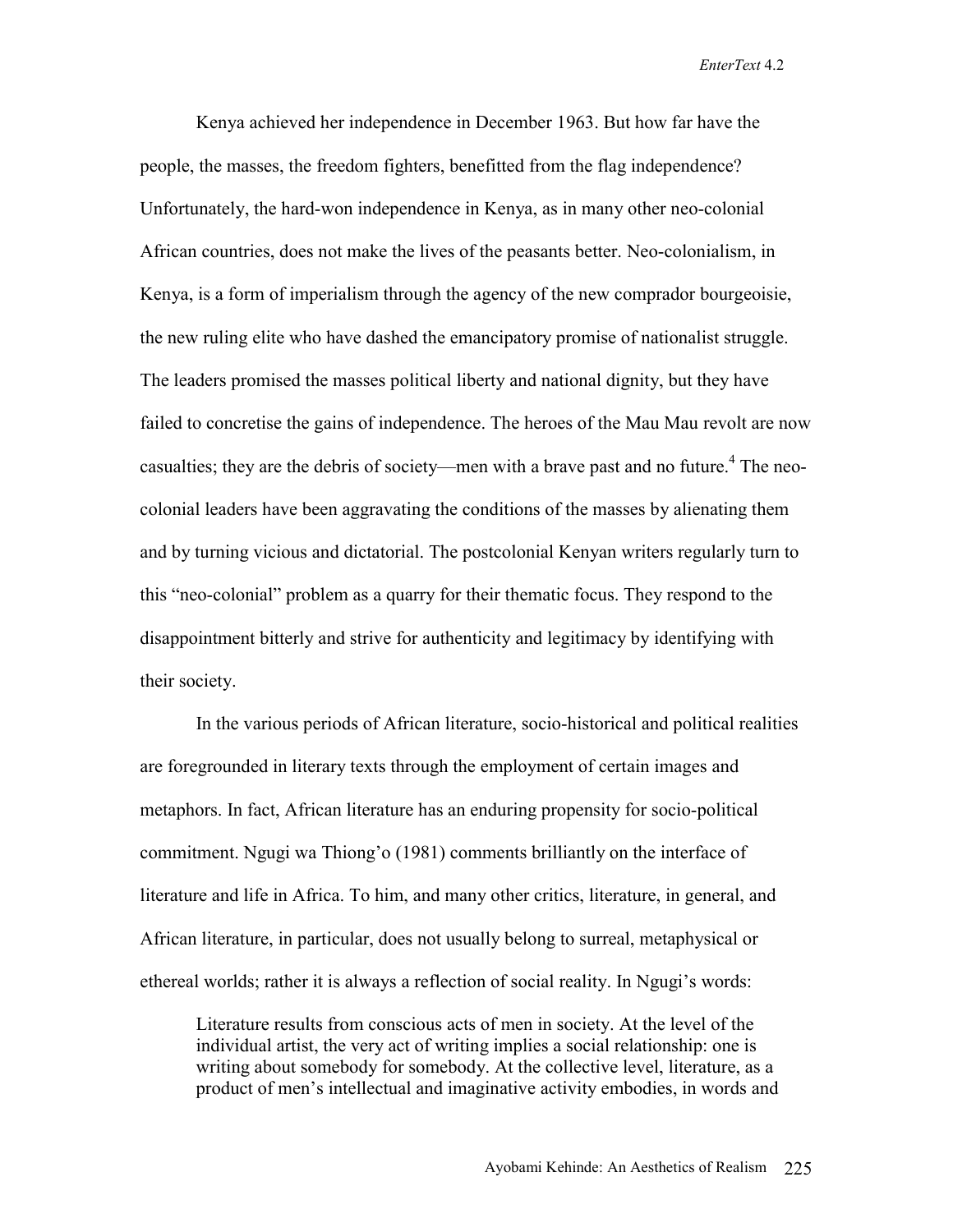images, the tensions, conflicts, contradictions, at the heart of a community's being and process of becoming. It is a reflection on the aesthetic and imaginative planes, of a community's wrestling with its total environment to produce the basic means of life, food, clothing, shelter, and in the process creating and recreating itself in history.<sup>5</sup>

However, African literature is never a mechanistic reflection of reality, because it both reflects reality and attempts to persuade the reader/audience to form an attitude to the reality portrayed. In line with the above postulation of Ngugi, African literature engages in imaginative presentations of the woes and vicissitudes of the lives of the pauperised masses. More often than not, the postcolonial African writers portray the ordeals of the ordinary citizens of their societies who wallow in abject poverty and tattered penury. They always show their anger at the venality and ineptitude of the majority of postindependence African leaders and make their preoccupation with the plight of postindependence Africa explicit in their texts.

The theme of postcolonial betrayal is a common motif in contemporary African literature. The writers imaginatively chronicle numerous abuses to which the African masses have been subjected. To a great extent, the postcolonial African writers prioritise dystopian fiction. They depict their continent as a society characterised by human misery, such as squalor, oppression, diseases and overcrowding. In fact, the writers have a sensitive perception of a world of desolation, alienation, hopelessness, insecurity and the like. This is a worthwhile venture because creative writing can serve as a form of therapy against the frustration of living in our troubled neo-colonial societies. So much has happened and is still happening in postcolonial Africa of a terrifying and tragic nature, and writers have made their influence felt. At times, they pay for their loyalty to their vocation with mental and physical agony. This is revealed in the incarceration of many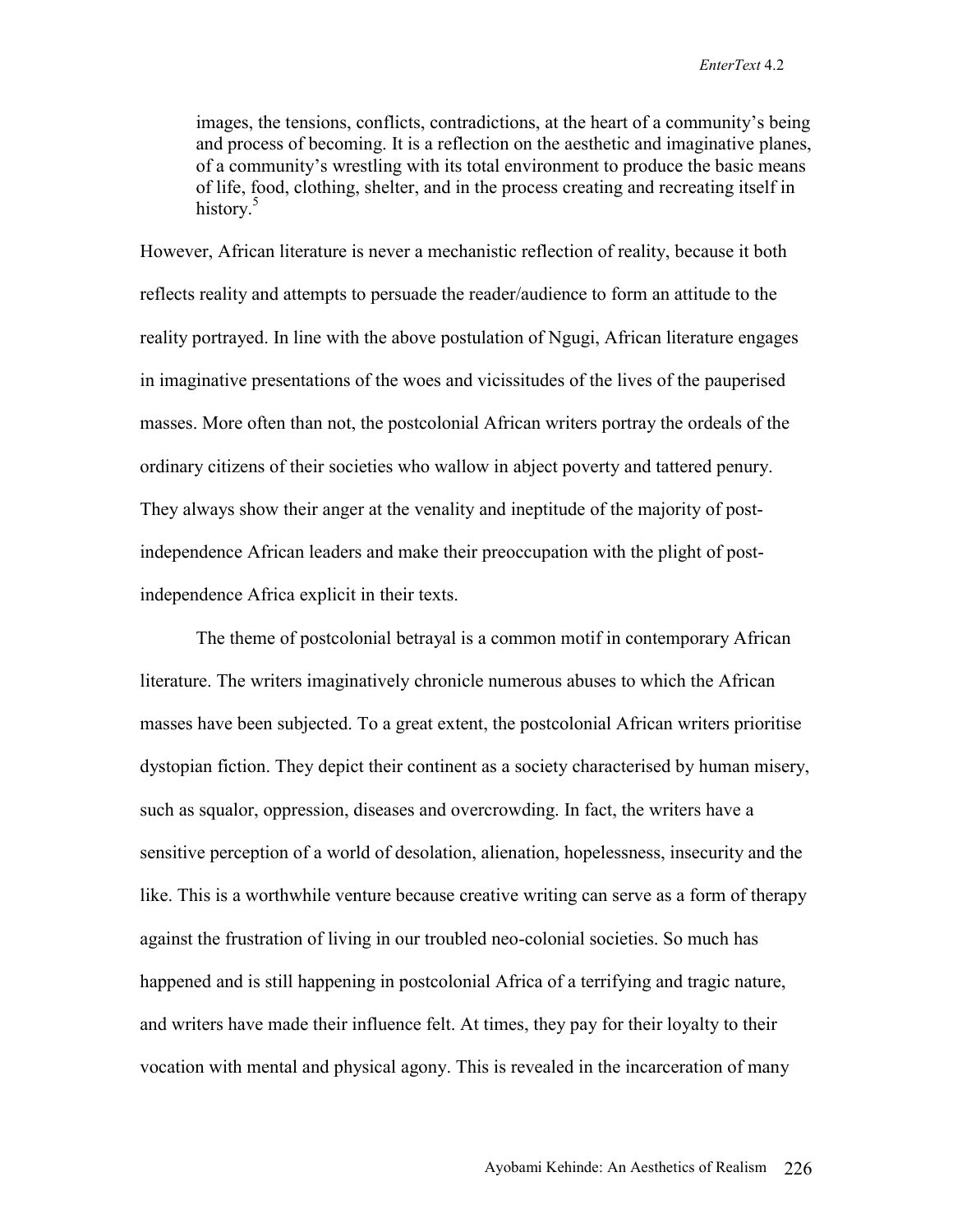African writers, the judicial murder of Ken Saro-Wiwa in 1995 and the enforced exile of some of them.

Meja Mwangi was born in 1948 at Nanyuki, Kenya. He studied up to A-Level at Kenyatta College. His formal training in writing at the University of Leeds in 1981 contributed to his maturity as a writer. His work as a journalist, film director and sound technician accounts for the journalistic and photographic style of his writings. Among his novels are the following: *Kill Me Quick* (1973), *Carcase for Hounds* (1974), *Going Down River Road* (1976), *The Cockroach Dance* (1979), *Bread of Sorrow* (1987), *Weapon of Hunger* (1989) and *The Last Plague* (2000). Despite the hostility of the ruling class towards the writers in his society, Mwangi still writes novels that chronicle neo-colonial social injustice in all its forms. He depicts the lot of the Kenyan masses under the iron grip of the present-day alliance of the indigenous *nouveaux riches* in Kenya. Critical opinion shows that Mwangi has succeeded in focusing his creative attention on essential societal issues—injustice, hunger, oppression, exploitation and harrowing poverty. However, since the eighties, Mwangi has made a decisive shift of thematic concern from life in Kenyan city slums to more universal issues. This is due to his present ideological posture that Kenyan destiny has a definite link with the rest of the world. Therefore, he is now preoccupied with universal themes in a fresh novelistic style. He is now receiving more critical attention, and his fiction has emerged on the world literary scene as a fresh and vibrant new element. For instance, he has been awarded various prizes including the Jomo Kenyatta Prize, the German Youth Book Prize and the Adolf Grimme Prize. Many of his novels have now been translated: into German, for instance, *Nairobi*, *River Road*; *Mr. Rivers Last Solo; Kariuki* and *Scars of the Sky.*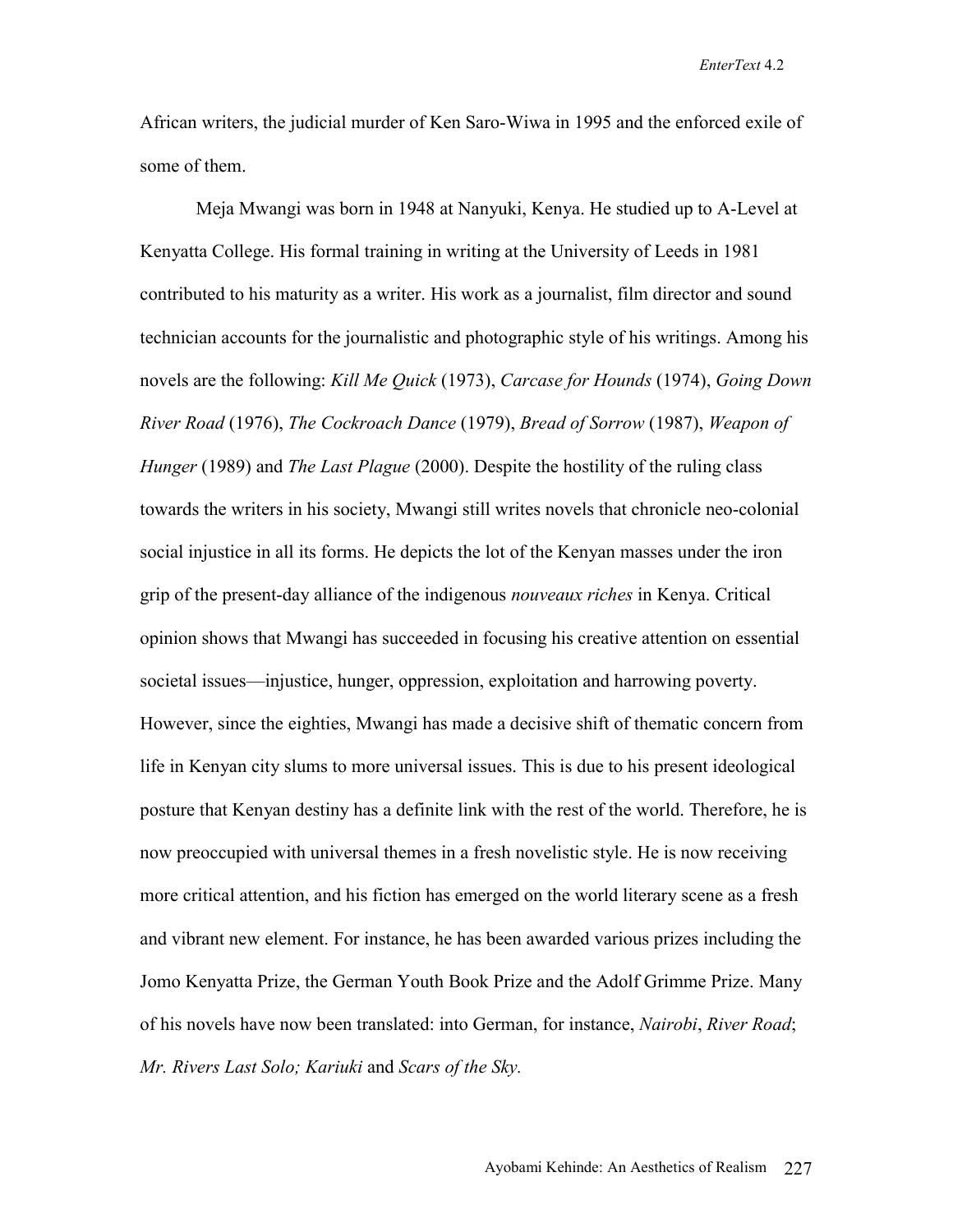The fictional cosmos of *Going Down River Road* is unmistakably the here-andnow material world of neo-colonial/postcolonial Kenya. It is a poignant tale of oppression and human degradation, specifically, in the mid-1970s in Kenya which was one of the worst periods of economic, social and cultural dislocation in the nation. That period was marked and marred by unsavoury political and social events. The novel plays out the neo-colonial woes, that is, the crisis of a nation under neo-colonial oppression as the lived experiences of the characters. It takes as its subject some of the most downtrodden, oppressed and exploited people in Kenyan society. The most tragic and poignant moments in the novel are those that deal with the plight of the casual labourers in Kenya, most especially Ben and Ocholla, a few among the millions of the masses suffering the agonies of neo-colonial African rulers. Through these characters, Mwangi presents his readers with a snapshot of a nation whose masses are in woe. What unites the different characters in the novel is not only their oppression, but also their geographical and cultural displacement.  $<sup>6</sup>$  For instance, Ben and Ocholla come to represent the</sup> thousands of internally displaced youths who flee their villages in search of a better life in the cities, only to live out their lives in the wretchedness of urban slums. Indeed, Mwangi, in this novel, has a vision of life as hell. This is why the characters are mostly trapped in the hell and are unable to escape from it. Thus, despite its devastating critique of the neo-colonial betrayal, *Going Down River Road* presents a static view of postcolonial African society.

 Set in Nairobi, Kenya, the novel is a harshly realistic novel. Mwangi gives a vivid portrayal of Nairobi's marginal spaces and the people who inhabit them. The peripheral areas of Nairobi such as Eastleigh and Mathare Valley that house the disenfranchised, the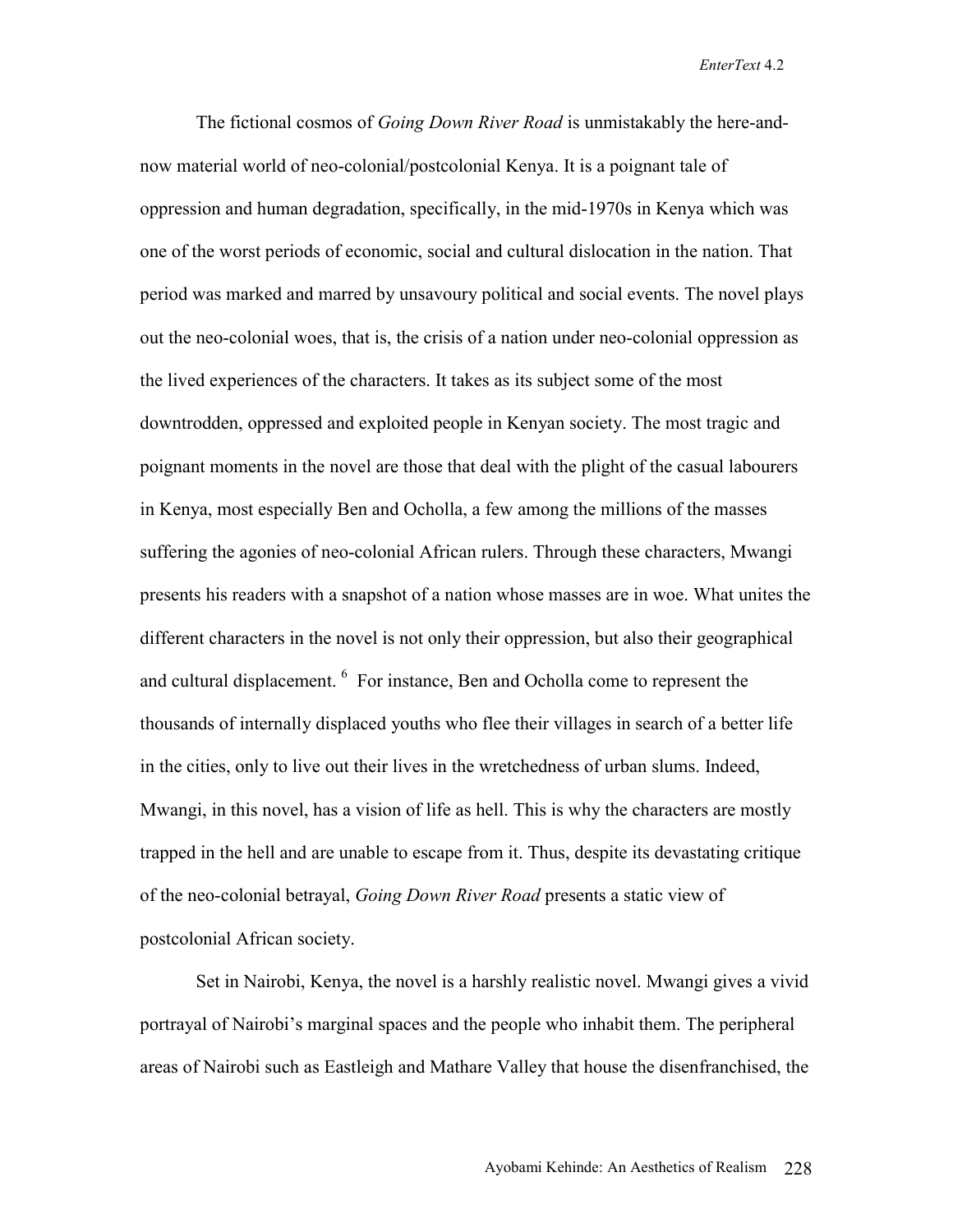destitute population, the impoverished residents and the powerless are the central focus of the story. The city of Nairobi is used as the crucial locus of social tensions. In the novel, Mwangi piles up sign after sign and uses them to show the worsening conditions of the peasants in a neo-colonial African urban dwelling. The signs in the novel foreground a picture of exploitation where the dominant and the powerful oppress the downtrodden masses.

Actually, signs are used in the novel as a mimesis of social dissonance, characteristic of the lives of the neo-colonial African masses. The signs also capture moments of aborted hopes and dashed aspirations in society where the optimism of the youths perishes before maturity, and growth is stunted. The indices of frustration and anguish are vividly evoked to present the hostility of nature elements as they reveal the imminence of untimely death. Unfortunately, the sordid experiences demonstrated in Mwangi's novel are merely an accurate reflection of the realities of post-independent African nations. The characters show at various times in the development of the plot their wish to escape or avoid the prolongation of their sufferings. From the beginning to the end of the story, they engage in finding ways of escape from their excruciating pains. Ben, Ocholla, Onesmus, Wini and other characters fight an existential and societal war of surviving and escaping their disenchanted world but end up staggering "faster down the deserted River Road." It is our belief that Mwangi's realism is weak because of his ultimately romantic portrayal of poverty and oppression and of the disempowering of his characters.

 Reading the novel as a psychological work of art, this paper considers the determinist theory of environment and its impact on human behaviour. The negative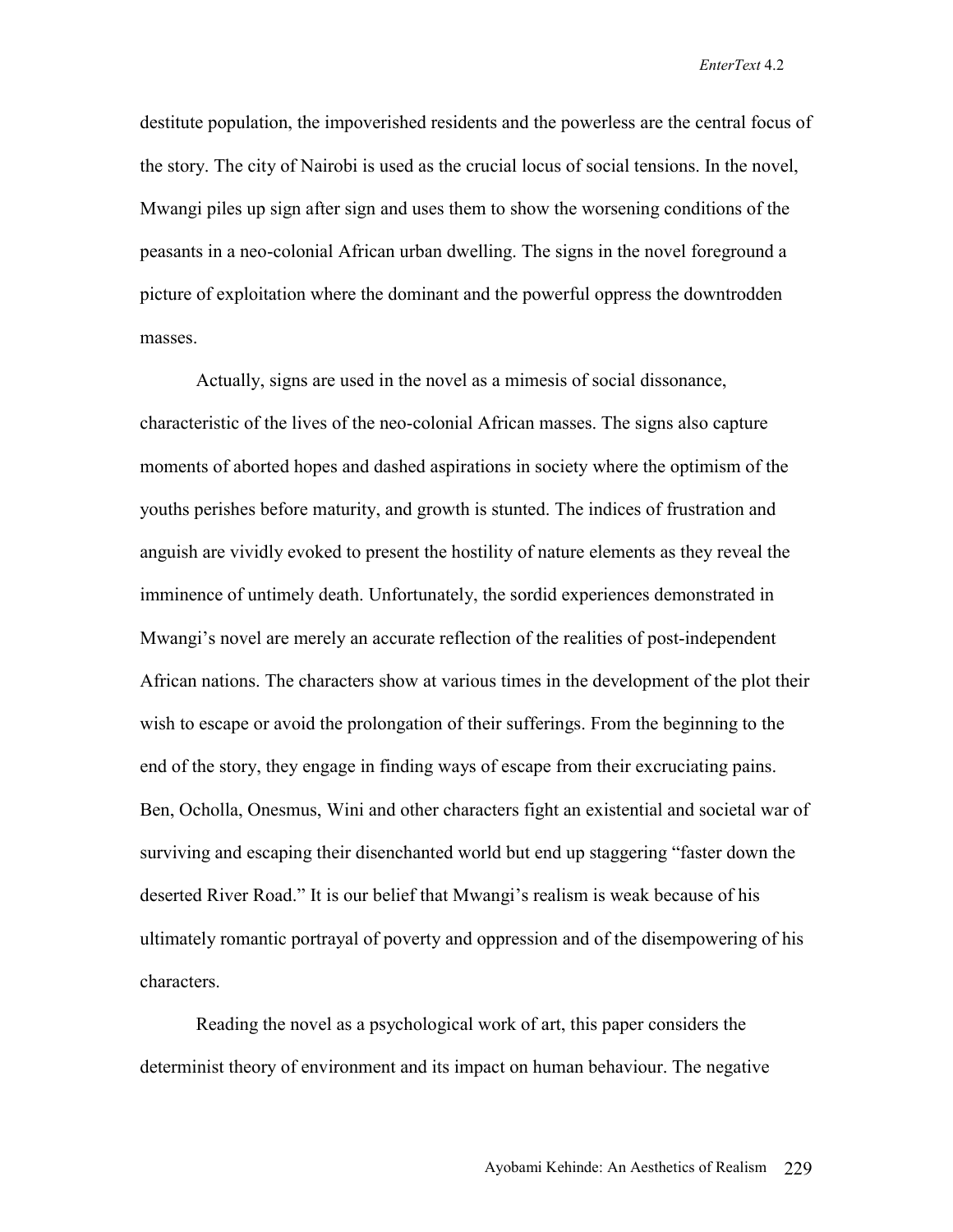metamorphosis of the characters in the novel is thus linked to the spatio-temporal texture of the novel. By means of an extensive exploration of the individual and collective experience of the characters, as well as the analysis of their different socio-cultural backgrounds, Mwangi has been able to highlight the thorny issues of social problems that have plagued postcolonial Kenya. Therefore, the spatial setting of the novel is used as thematic vehicle—an index of death, destitution, decay, hollowness and brokenness which dot the urban society portrayed in the text.

Although Leonard Kibera and Charles Mangua had individually written about the urban setting in Kenya before Mwangi, Mwangi's is paradigmatic. It offers the most interesting example of the urban genre from Kenya. In the novel, setting is used symbolically as an index of social stratification. It is shown that a constant struggle for survival marks life in Nairobi's poorest sectors. The Nairobi city is used in the novel as the setting of significant actions, events and dialogues. Through the use of setting as tone, Mwangi is able to probe the problem and pain of existence in the modern-day Kenya or Africa as a whole. It foregrounds the craving of man, in the face of difficulties, to exist. The story captures the seamy side of the city of Nairobi and captures the characters (who represent the modern African masses) at a very difficult time of their existence, tracing them to their doom and total frustration. This is premised on the ideological tendency of Mwangi, the ultra-naturalist, to see death or resignation as the final point of reference for life, all actions and thoughts in neo-colonial African milieus. Mwangi portrays the neocolonial African world as a place where human beings are just shadowy actors on the stage waiting for death.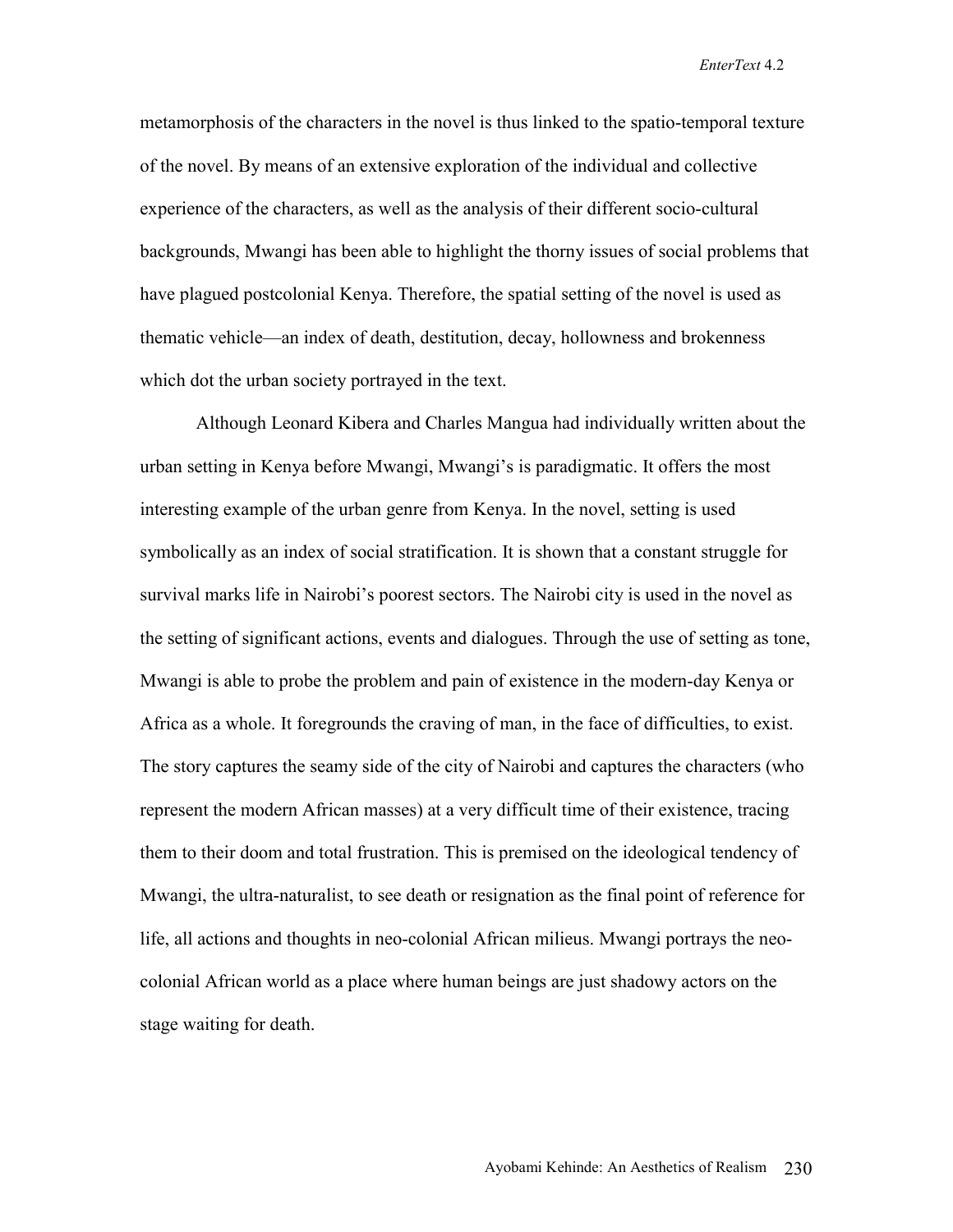Told almost entirely from the point of view of the neo-colonial Kenyan masses, the labourers, the novel is firmly grounded both in its narrative voice and in its sense of time and place, as it grimly captures the despair of this class of people during the neocolonial period in Africa. Characters are also used symbolically, serving as indices and thematic vehicles of the stories. We see a close relationship between the characters and their immediate physical and social environment. They are stock characters, mostly unthinking labourers unconcerned by their status as long as they have a chain of women and illicit drinks. They reflect the alienation and individualism most obvious in postcolonial urban Kenya. The characters are casual site workers toiling from dawn to dusk and receiving a pittance in return.

The brand of realism employed by Mwangi in the novel involves faithful representation of archetypal characters in typical situations. The sociological approach in literary valuation suggests, among many others, that characters should be typical, that is, representing a class; for example the insensitive bourgeois class, the oppressed downtrodden masses and the agents of the state. The characters are inseparably linked with the spatio-temporal texture of the novels. It is in its characterisation that the tone of Mwangi's novel is most manifest. The totalising effects of character, however, cannot be satisfactorily arrived at without considering setting and language, in line with structuralism's idea of subjectivity.<sup>7</sup> Gestures of the characters, their gazes, suspense, repetitions, cadences of voices and textual silences are marshalled to express the acute pangs of suffering and their disastrous effects on human souls. For instance, Ocholla and Ben in the novel signify the multitudes of problems facing the peasants in neo-colonial African societies. These include unemployment or underemployment, poverty, illiteracy,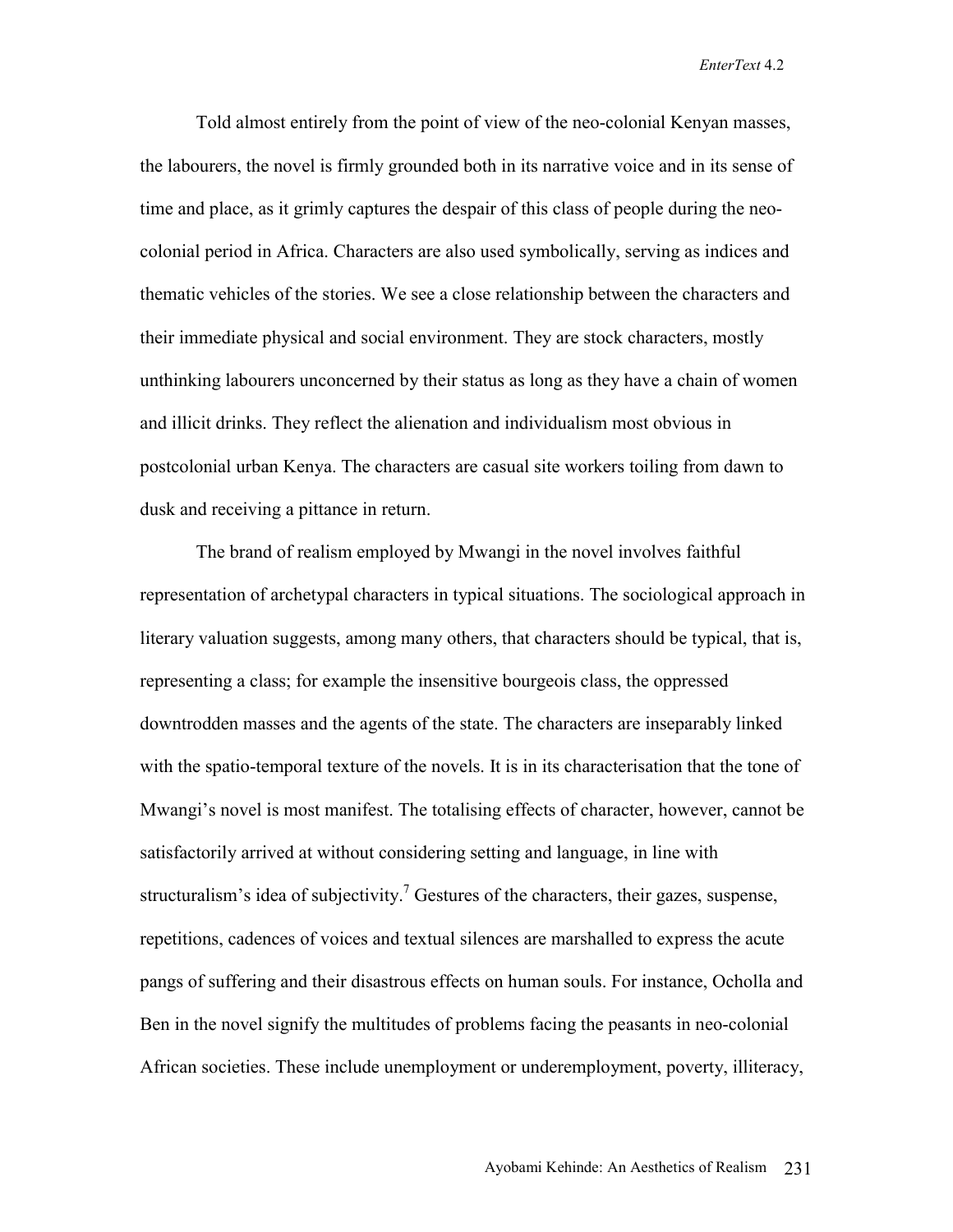hunger, brutalisation, etc. However, the exposé does not go beyond the superficial level as it only gives an exploration of the individual agony and dilemma. The story is a portrayal merely of cynicism and despair.

Looking down on Africa from a plane, Mwangi perceives neo-colonial Kenya as a hall of reflecting mirrors, therefore visualising it from a perspective that would make his world appear very ridiculous and absurd. Characters from such a vision are bound to be tragi-comic, mechanically actuated marionettes. There is no subtlety of characterisation and motivation as the novelist uses the characters as aspects of his uncritical inquiry into the nature of the neo-colonial Kenyan masses. To adapt the words of Martin Esslin, in such a vision, reality is seen "through the eyes of a dead man who looks back at life."<sup>8</sup> The world of the characters only shapes them; they do not shape it at all. What is portrayed is an aimless drifting and solitariness of man, demonstrated in the characters' inability to resist the oppression from the neo-colonial rulers. They are shown as selfconsolidating others and disarticulated masses. The story shows the neo-colonial African man as an archetypal everyman enmeshed in an endless and futile struggle for recognition, power or even personal glory. In Mwangi's fictional world, man is a victim of his society; he can hardly do anything to change his fate within it. We believe that there is a sense of morbidity in a vision that celebrates individual agony and nausea. Actually, we make bold to assert that a work of art that shows no constant and progressive interaction between man and his world is uneven.

Mwangi's created beings lack socio-political understanding. But one expects him to provide the reader with the insight lacked by the fictional characters. In fact, his novel fails to shine a light upon darkness; it merely becomes a part of the darkness it discusses.

Ayobami Kehinde: An Aesthetics of Realism 232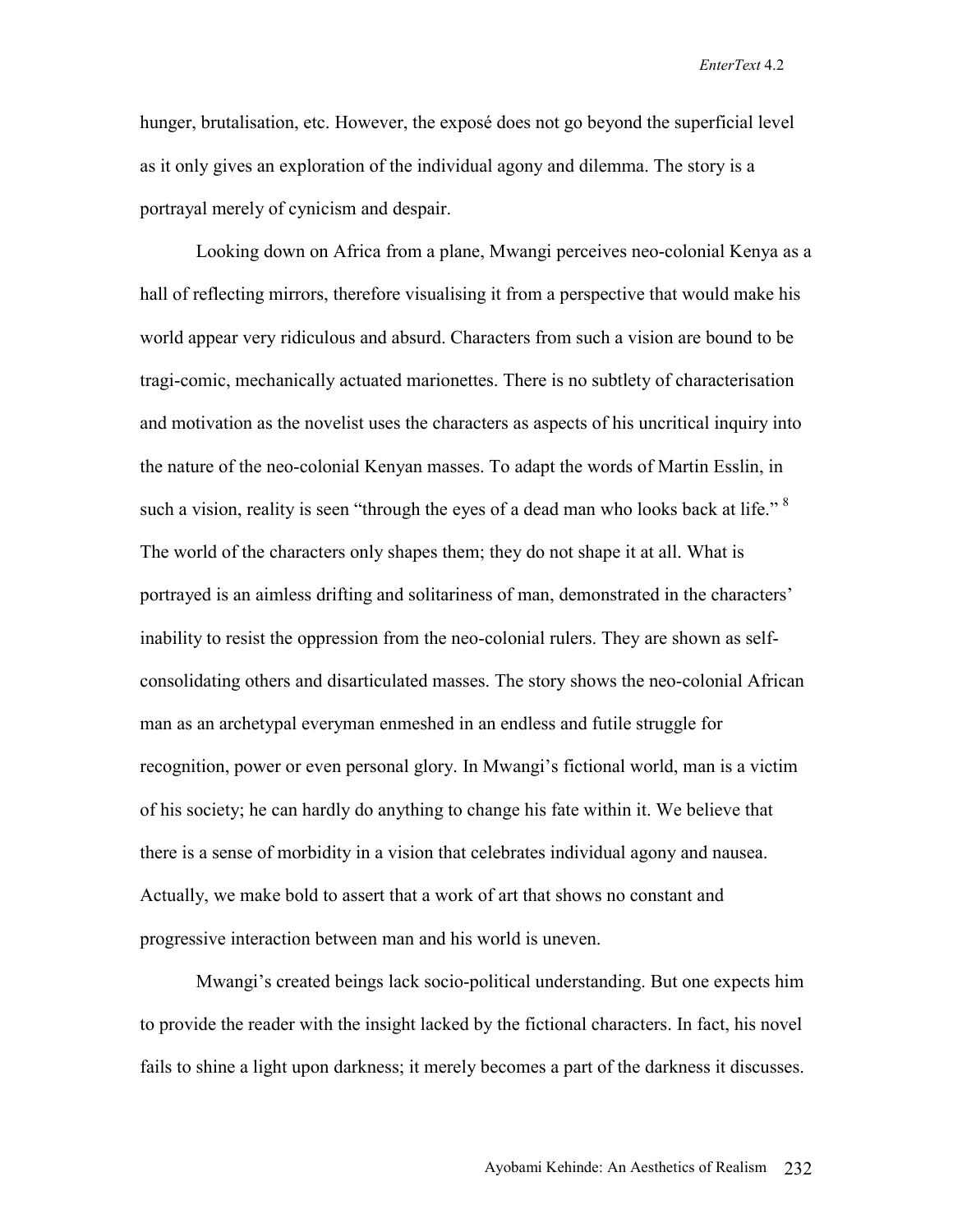The idea of sheer realism is one of the fundamental philosophical and ideological flaws of the novel. What Mwangi does is just to present the suffering, the pain of existence of some typical Kenyan masses and show the reader how the characters at different stages of their lives react to their agonies as human beings. The characters move about not so much oblivious of politics but quite unable to think politically; they are bereft of any sense of political agency. Workers are depicted as ignorant fools, and the informed ones among them, like Machore, are construed as irrelevant and unserious. Actually, Machore is like one of the inmates of Plato's cave who at last manages to turn and get a glimpse of the light outside the cave. When he turns back and tries to tell the other inmates about what he has seen outside, they respond by saying that his long absence has made him mad.

The reaction of the labourers to the daily Machore assembly at the construction site betrays the political ideology of the novelist. The narration does not rise beyond the "unconcerned" consciousness of the characters with whom the narration, the narrator and deductively the novelist merely empathise. Machore is never shown to be convincing. The reader is told that his colleagues only listen to him to while away the break time: "The truth of the labourers' conference is that none believes in it."  $9$  The characters, the neo-colonial African masses, are quite unable to make sense of the political decisions responsible for their condition. The meetings are presented as directionless and are for theatrics alone. No agenda is ever prepared. This preoccupation with the naturalistic presentation of woes may be informed by Mwangi's predilection for avoiding overt political statements. It confirms his tragic vision of life. He just delineates the problems of the society in terms of the corruption and insensitivity of individual rulers on the one hand and the helplessness of the ruled on the other. Both sides of the divide in the society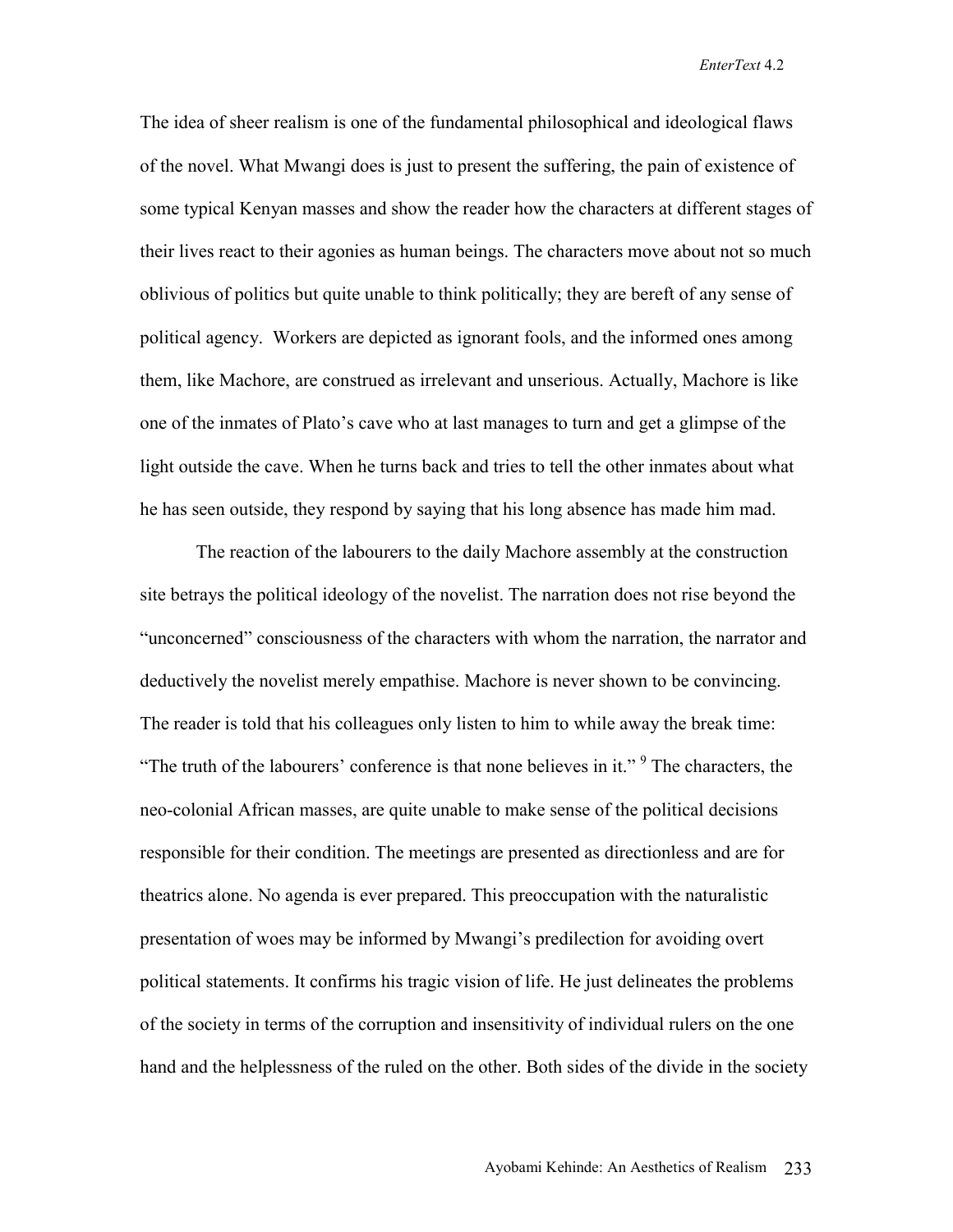are equally castigated. Since in his political stance, Mwangi inadvertently authenticates the status quo ante in his society, he is prone to mere naturalistic depiction of the woes of the masses in neo-colonial Kenya.

Existence, for the masses, in postcolonial Kenya is portrayed in Mwangi's novel as an immense stretch of pains with occasional flashes of joy. So utterly angry about the wrongs and injustices done to the masses in his nation, Mwangi portrays nothing in his novel but squalor and wretchedness. Life for the common people is shown to be worse than during colonialism. This is reflected vividly in the habitation of the characters who are archetypes of the neo-colonial masses in Kenya and African countries. Most of them come to the city to look for better prospects, only to realise that things are different. The masses in the novel live in wretched makeshift shelters that are prevalent in Majengo.When it rains, the roofs and walls leak, and there is no difference between being outside in the downpour and being in the cold, wet house. Tortured by the reality of their sordid lives, it is no wonder that most of the site workers, the hands, in the novel frequently express a fervent desire to go back to their villages. But the harsh fact is that without an alternative, they have no choice but to continue to stay in the city of Nairobi. Worse still, the society is inundated with the ubiquitous presence of police and military men to instil fear into the citizens. This overwhelming military might in the society has greatly affected the psychic health of the people. The forces of oppression and exploitation have succeeded in neutralising those of struggle and liberation. The masses therefore decide to turn their anger outward by channelling their frustration into equally self-destructive acts of uncontrollable drinking and sex.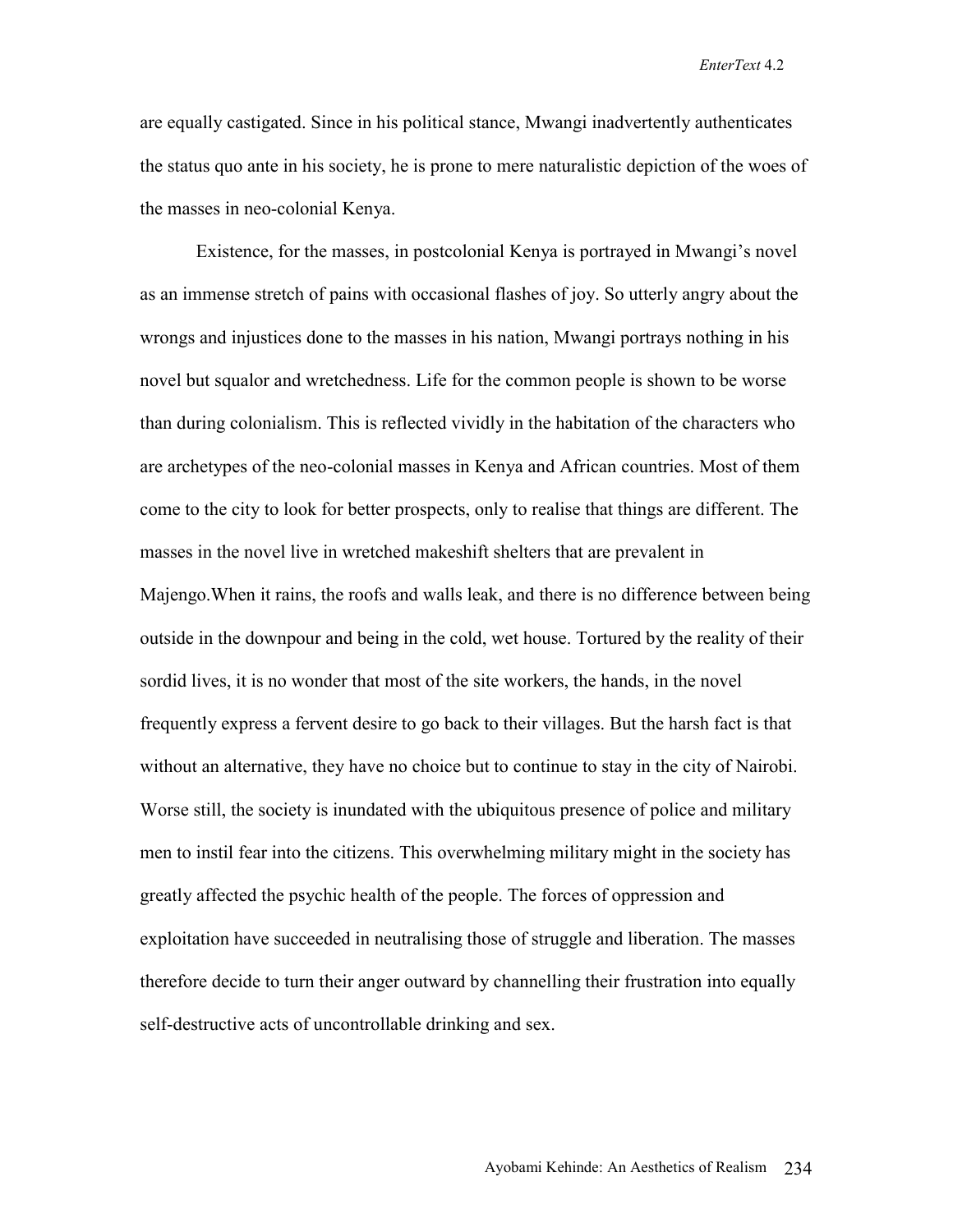Actually, alcohol is depicted in the novel to be a boon to the neo-colonial regime in the nation. It is a distracting and befuddling beverage for people who would otherwise have been fomenting trouble for the government. This is why the neo-colonial rulers are very tolerant of the production, sale and consumption of local illicit gins. In the neocolonial Kenyan milieu, the craze is alcohol. To a great extent, partaking of alcohol has become almost a national pastime. Many Kenyans have been driven to heavy drinking by the problems of galloping inflation, weak currency and low per capita income in their nation. It is revealed that Ben and Ocholla bury their sorrow in unhygienic drinks at Karara Centre, Capricorn, Treebottom and Sukuma Wiki. They drink beer only at the end of the month when they receive their very low wages. But more often than not, the Kenyan masses, as revealed in *Going Down River Road,* go for illegally brewed and often poisonous liquor that maims and kills thousands each year. This fad for poisonous alcoholic drinks is dictated by the economic status of the people who are too poor to afford conventional legal beer.

Another problem of postcolonial betrayal in African nations that finds expression in Mwangi's novel is the insatiable quest for wealth by the indigenous rulers. The masses have become poorer and poorer, because they have no opportunity for competition with the rich. Independence in most African nations brought with it an increase in the status and wealth of politicians and government officials and a corresponding decrease in those of the masses.<sup>10</sup> Therefore, the subject matter of Mwangi's novel is the presence of such vices as these and the absence of the traditional virtues of socialism which the African past was known for. To a great extent, social inequality is one of the problems handled by Mwangi in his *Going Down River Road.* The idea of survival of the fittest propounded by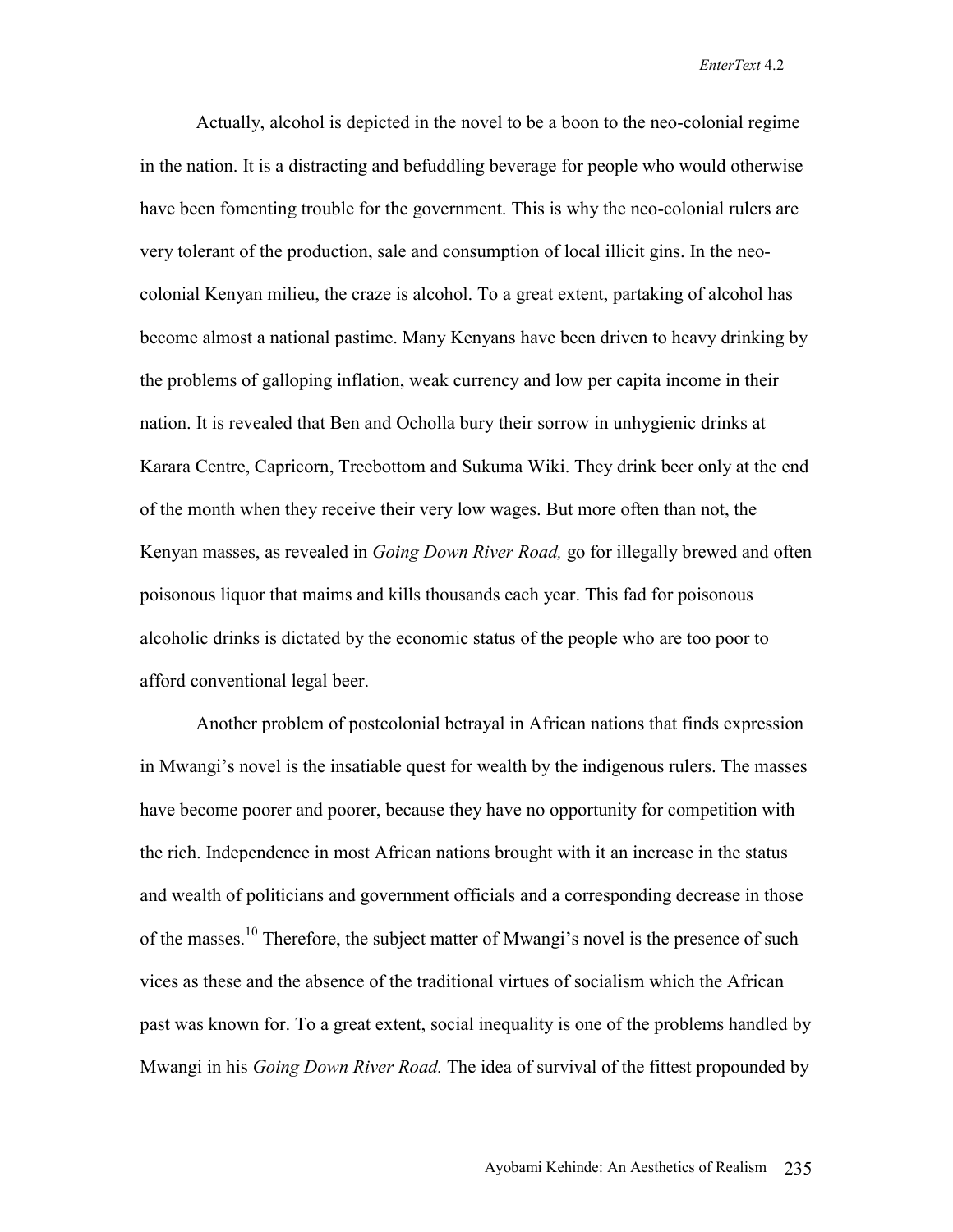Charles Darwin finds expression in the novel. As a realistic fiction that draws a graphic picture of an urban setting in an African neo-colonial nation, the novel foregrounds the ills of social disparities in postcolonial Kenya. These include corrupt employment processes, the insensate dispensation of justice by the arms of the state charged with such a responsibility, the deplorable social services, the impudent use of sex to make money and sexual harassment. The relationship between the two classes of people in the world of the novel is, on the whole, not a harmonious or healthy one because class distinction and consequently class dissonance mostly characterise it. Mwangi paints a depressing picture of the condition of the poor masses in the society and subtly hints at their being victims of an unjust social system. Eustace Palmer has identified this fundamental ideological thrust of Mwangi's fiction:

A touching compassion for the social or political underdog, quietness of tone which emphasizes rather than obscures the very serious problems being analysed, and a remarkably controlled though unpretentious prose style.  $\frac{11}{11}$ 

Palmer's postulation is quite informative because, actually, the story is a recreation of landscapes of stinking back alleys and ramshackle dwellings with the severe problems that accompany them. The neo-colonial rulers have, by their grasping tendencies, upset the socio-economic equilibrium of the society so much that the gap between the rich and the poor appears unbridgeable. The neo-colonial African masses portrayed in the novel suffer from the problem of alienation. They are shown to be passive receivers of all forms of harsh stimuli from the society. They live in a near sub-human situation in which they comprehend nobody, not even themselves. They are so estranged from themselves and their society that they do not care to bother about who they are and what the world looks like. Ben, Ocholla and other hands are converted to a mindless appendage of machinery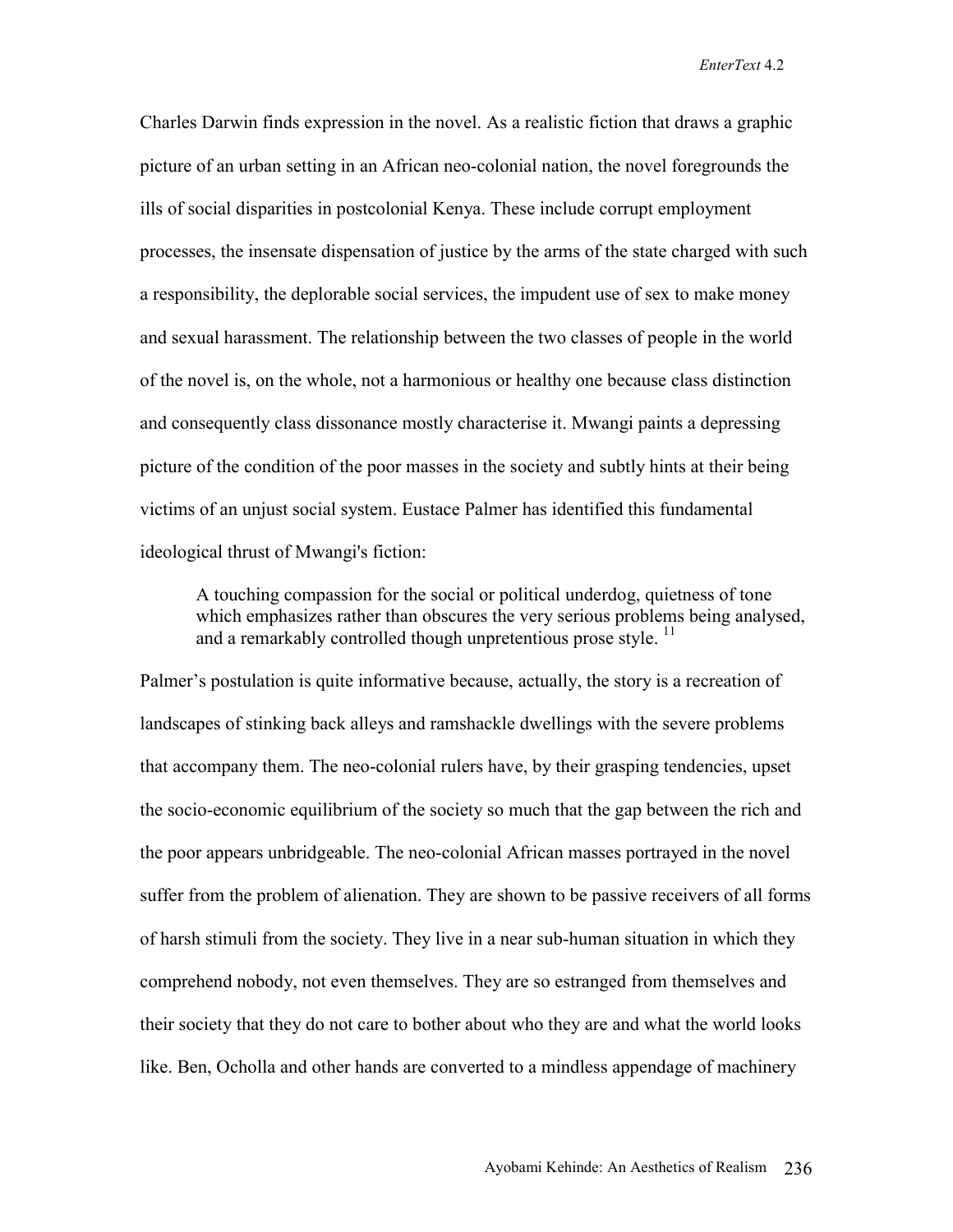with all their manly faculties crippled by the society. This confirms Alan Swingewood's argument that capitalism engenders a "denial of man's potentiality for creative intelligence and the building of a truly humane society.<sup> $12$ </sup>

It is pertinent at this juncture to reiterate the overriding thesis of this paper that human existence in neo-colonial Kenyan society is portrayed by Mwangi in a somewhat commonplace and mundane manner. It does not reach below the veneer of primary sensory perceptions. The masses in the society submit themselves to the exclusive destiny proposed by God. They appear bewildered by events in their society and resigned to their fate; they do not attempt to alter their world. The working people are presented as passive and dormant. There is not a single occasion when they protest about their living conditions. They do not struggle to liberate themselves. They are presented as an amorphous mass belonging to a single class in society. Of course, Mwangi is correct to show vividly how the neo-colonial rulers oppress this class, but he gives the readers the impression that the working people are lacking in any spirit of rebellion. This is a serious and unacceptable amputation of historical reality. Art should be able to portray the potential of people, that is, their ability to resist oppression and subjugation.

The social structure that evolved in Kenya during colonial times emphasised race and class. The dominance of whites over blacks was reinforced through segregation of the races and, within the black African population, of the various ethnic groups. Within each ethnic group, status was determined largely by wealth. However, in postindependence Kenyan society, race has ceased to be an important indicator of social status, but wealth and ethnic identity remain significant. In fact, today, most of Kenya's problems result from disparities in wealth. These problems include inadequate housing,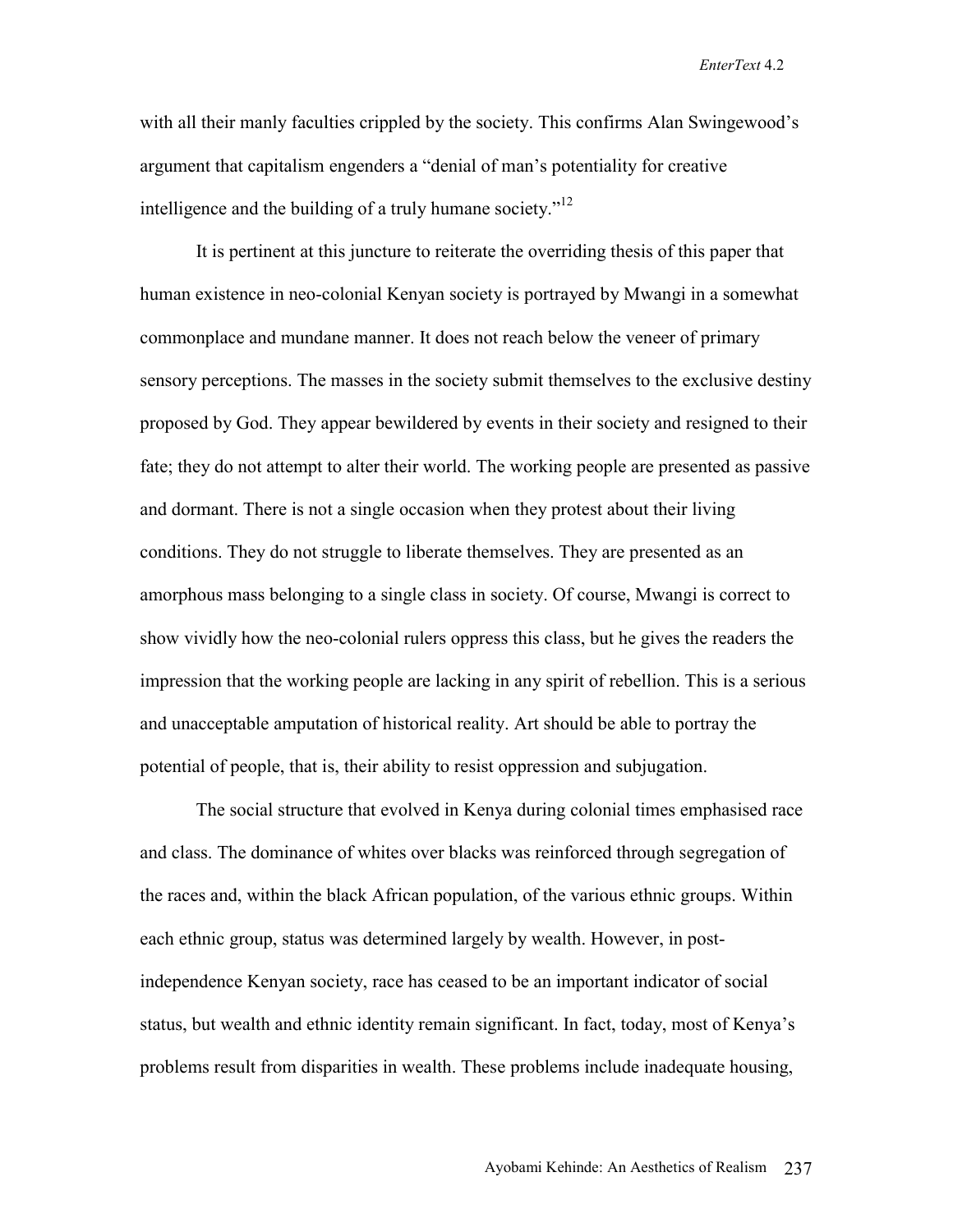inadequate jobs, lack of waste-removal services, corrupt officials, alcoholism, thievery, juvenile delinquency and the like. Mwangi's *Going Down River Road,* in the main, is replete with vivid narration of the problems arising from the lack of social cohesion in Kenyan/African society. In the novel, he reflects on the industrial labour sector and how it is subjected to relative deprivation, exploitation and the theft of the individual's humanity.

The situation of the masses in the world of the novel is caused by the society they live in. A society where many able-bodied youths are without jobs, where many find it difficult to live well, will certainly breed robbers who in one way or the other will influence some other people who are well placed. The state of disorder and chaos in this environment is evident in the presence of Max and his gangster, the noise of their radiogram and the tenants' constant harassment by the exploitative landlord. Max and his cohorts are shown as an irresponsible lot who care little about others, and they are depicted as die-hard drug addicts. A more disturbing presence in this society is that of the real criminals especially the armed robbers. Ben is in fact robbed on one occasion and a number of armed robbery cases are reported. Unfortunately, Mwangi is too loyal to the primary data he reflects. Helplessness, despair and ignorance are added to the surface level depiction. However, a work of art need not be a mere photographic reproduction of everything that has gone on in society. He has only succeeded in creating a pattern of alienation. He does not seem to grasp the crosscurrents underlying the neo-colonial woes he has tried to highlight sympathetically in the novel. For instance, whenever fundamental issues like the betrayal of the masses by the politicians, most especially the Members of Parliament, are introduced by Mwangi in the novel, the narrator sends in a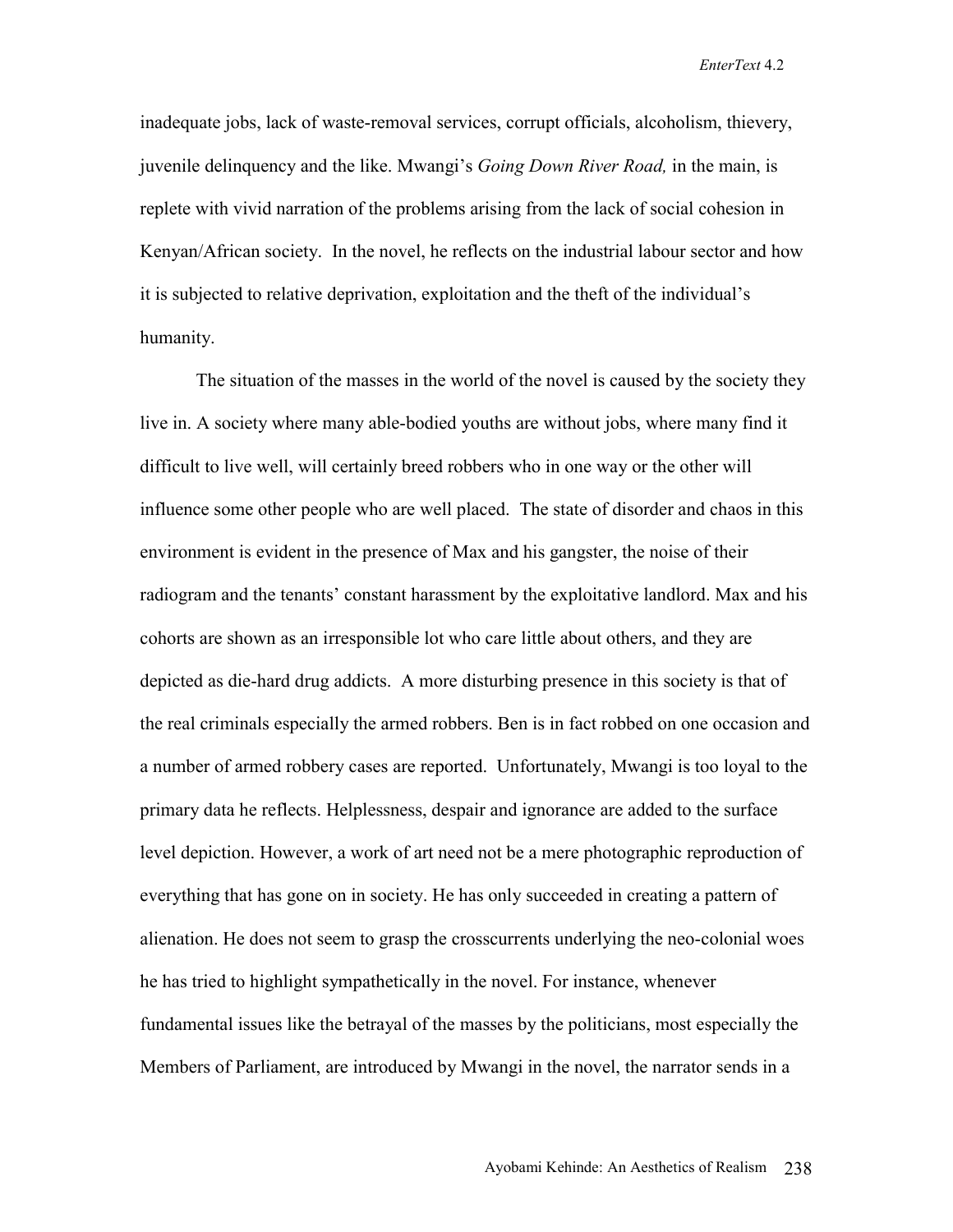tribal defender for the named M.P. One of the problems militating against any meaningful agitation for good governance in postcolonial Kenya is ethnicity. Although the masses of the nation suffer at the hands of their rulers, ethnicity consciousness does not allow them to band together to fight for their rights. Thus, the rulers are able to perpetuate their misgovernance and the misery of the masses deepens unabated.

Although Kenya and other African nations are now independent, politically speaking, not much has changed because colonial economic structures are still in place all over the countries, controlling key economic sectors. For instance, the capitalist employers of the Construction Firm, Patel and Chakur Contractors, are Indians who are noted for the meagre wages they pay their employees. However, in this society, the Indians are not depicted as totally superior to the black Africans, rather, they are portrayed as necessary second-class citizens; they are part of the oppressed of the Empire. They are no better than their African counterparts. The job at the site is tasking, tedious and energy sapping. The workers can be sacked at will; they die unmourned. For example, Onesmus's death is taken rather too casually: "When scum like Onesmus die, they are quickly forgotten."13 This suggests an atmosphere of insecurity which constantly surrounds a nation marked by social and political inequalities. This is the situation in most postcolonial African nations where able-bodied people are always subjected to casual labour and underemployment. Out of this despair comes an attempt to form human connections in an inhuman world. The force of circumstance and necessity throw the casual labourers, who are initially strangers to one another, together. The novel traces their sense of comradeship and the eventual destruction of this community in the face of the brutality of larger socio-economic forces.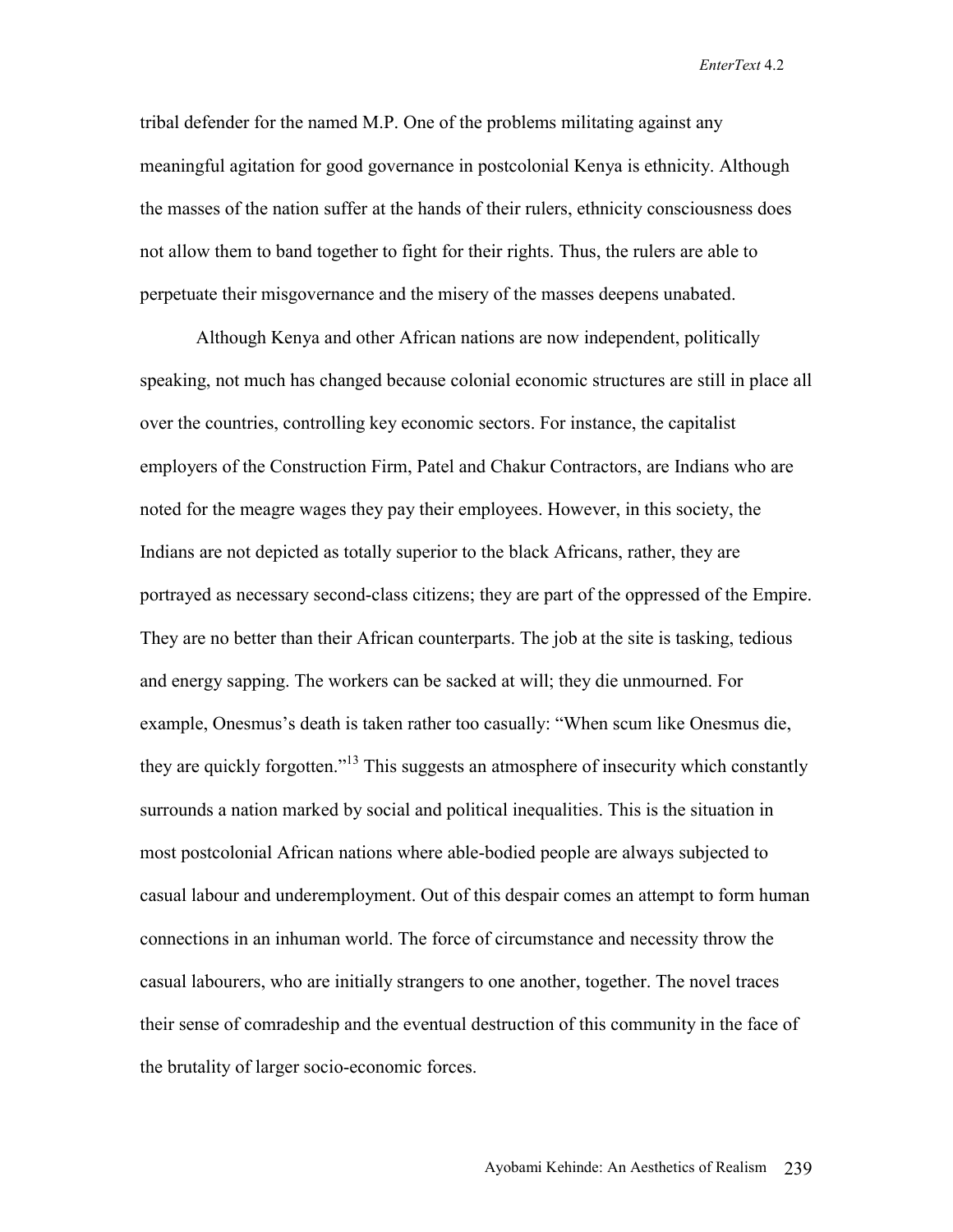The viciousness of the tyrannical neo-colonial African rulers and the unfathomable sorrow of their victims (the masses) are glaringly revealed in various forms of immoral acts the site workers are exposed to—drug trafficking (Ben and Yussuff), nepotism (in forms of promotion and favouritism), and illicit sexual relations. Again, Mwangian men do not care a hoot about anything, not even those that concern their daily existence.<sup>14</sup> They take to excessive alcohol consumption because they seem to believe that to stay sober, one must remain permanently drunk. Since the neo-colonial Kenyans are alienated from their work, from one another, from their families and from their society generally, they take to extreme consumption of alcohol, used as an escape from their problems. It provides a respite for the labourers from their excruciating ordeals and is the only avenue for interrelationships among the poor masses.

The novel's careful attention to detail, its sensual concreteness, allows insignificant objects to acquire a density of meaning. The smells, colours, and textures of objects come to stand in for the monotonous stagnation of the lives of the people. For instance, the choice of the name "Development House" in the novel is of thematic significance. It signposts the painful reality of degeneration in the lives of the city peasants, that is, the agony of alienation suffered by the masses in the postcolonial African nation. As the house goes up, the chances of the labourers for permanent employment, promotion and increases in wages dwindle, and their destitution increases. This is ironic, because structurally, the society seems to be developing whereas the quality of existence of the masses declines: "Just as a man will turn his back to you, a building gets completed and leaves you unoccupied."<sup>15</sup>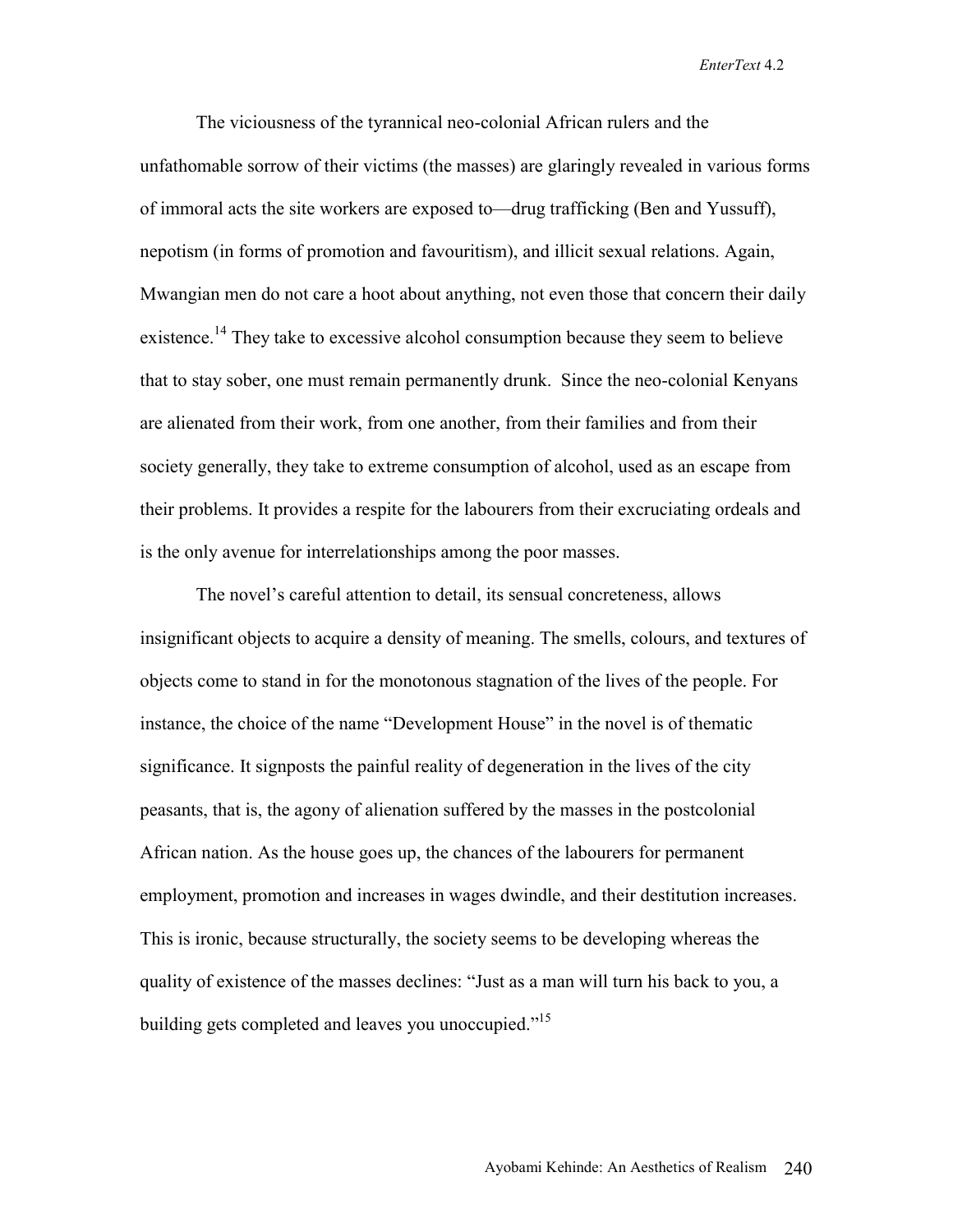Another logical concomitant effect of social inequality and social oppression in neo-colonial Kenyan society addressed in Mwangi's novel is that of the indifference of the rulers to the plight of their subjects. In a society where those who are better off are enthusiastically widening the gap between themselves and those less fortunate, and are oppressing these latter, social indifference is likely to become an evil all too easily practised. This vice is clearly exposed and harshly arraigned in Ben and Ocholla's ordeals and exploits. Through these, the reader witnesses the deplorable condition of the common man, the hopelessness and futility of the "hands." The centres of operations of the workers are indices of pollution and confusion. They are even treated to cacophonous and distorted music which is irritating. They also engage in rowdy talk, which signifies confusion. The streets are full of death traps and are hostile to mankind, being dimly lit. Such a society will surely breed a lot of social ills. The society portrayed in the novel is paradigmatic of other African cities like Lagos, Accra, Cairo, Dakar, Cape Town and the like. The plight of the city dwellers in the novel shows that when (African) masses' lives are confined in suffocating social spheres or their own rightful spaces are assaulted, it would be hard for such society at large and the dominating affluent citizens, particularly, to have a restful mind or maintain a spotless social order. <sup>16</sup> Above this is Mwangi's preoccupation with the agony of the masses, represented by the workers and the harsh conditions under which they live. The people are faced with a lot of problems that lead to a lowering of their self-esteem, failure and personal limitation. They actually experience the pains of existence in the city that is hostile to the positive development of youths. To Neil McEwan, "development in Kenya has reduced Mwangi's people to an alien kind of poverty."<sup>17</sup> The sense of despair and hopelessness, the brooding pessimism, and the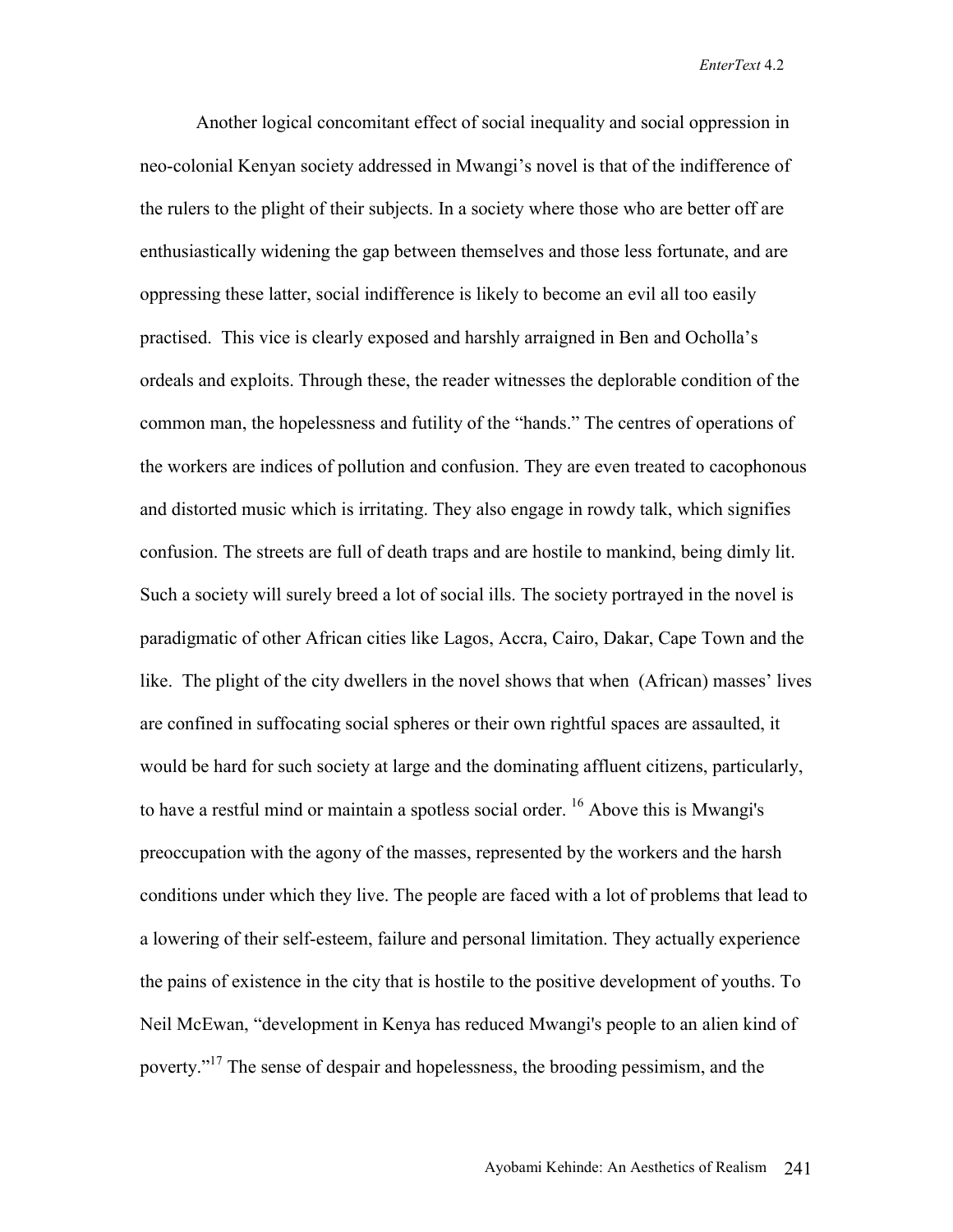wretchedness of life under stifling oppression are too much for the masses of neocolonial Kenya. There is little or nothing to celebrate or look forward to in the world inhabited by Mwangian men and women.

The sourness of African independence is also revealed in the disruption of the traditional moral order of the society portrayed in Mwangi's novel. Most Kenyans and Africans generally used to place great importance on the family and traditional values and responsibilities associated with them. However, another painful effect of pervasive rural and urban poverty, overcrowded and substandard housing in urban areas and a relatively high rate of unemployment on postcolonial African society is the disintegration of families. The social realities of the moment in neo-colonial African societies have brought a lot of changes to human relations in the societies. Prior to the colonial era, African villages were noted for their homogeneity and were guided by traditional beliefs and values. Members of the communities were very closely bound together, and the primacy of the community over the individual was emphasised. In the neo-colonial African society portrayed in Mwangi's novel, there is disruption of traditional structures, including family roles and gender relations. This basic unit of relationship in society is seriously and negatively affected, resulting in alienation of the labourers from their families. This psychosocial problem is a side effect of the referent society where there is "real poverty, even among those who are lucky to get jobs."18 People like Ben never get married because, with their kind of life-style and their meagre wages, they are hardly able to settle down to raise a family. A character like Ocholla who has two wives and several children cannot meet the expectations of his dependants and family. He thus abandons them in the village to seek his personal welfare, in the city, alone. He can, therefore, be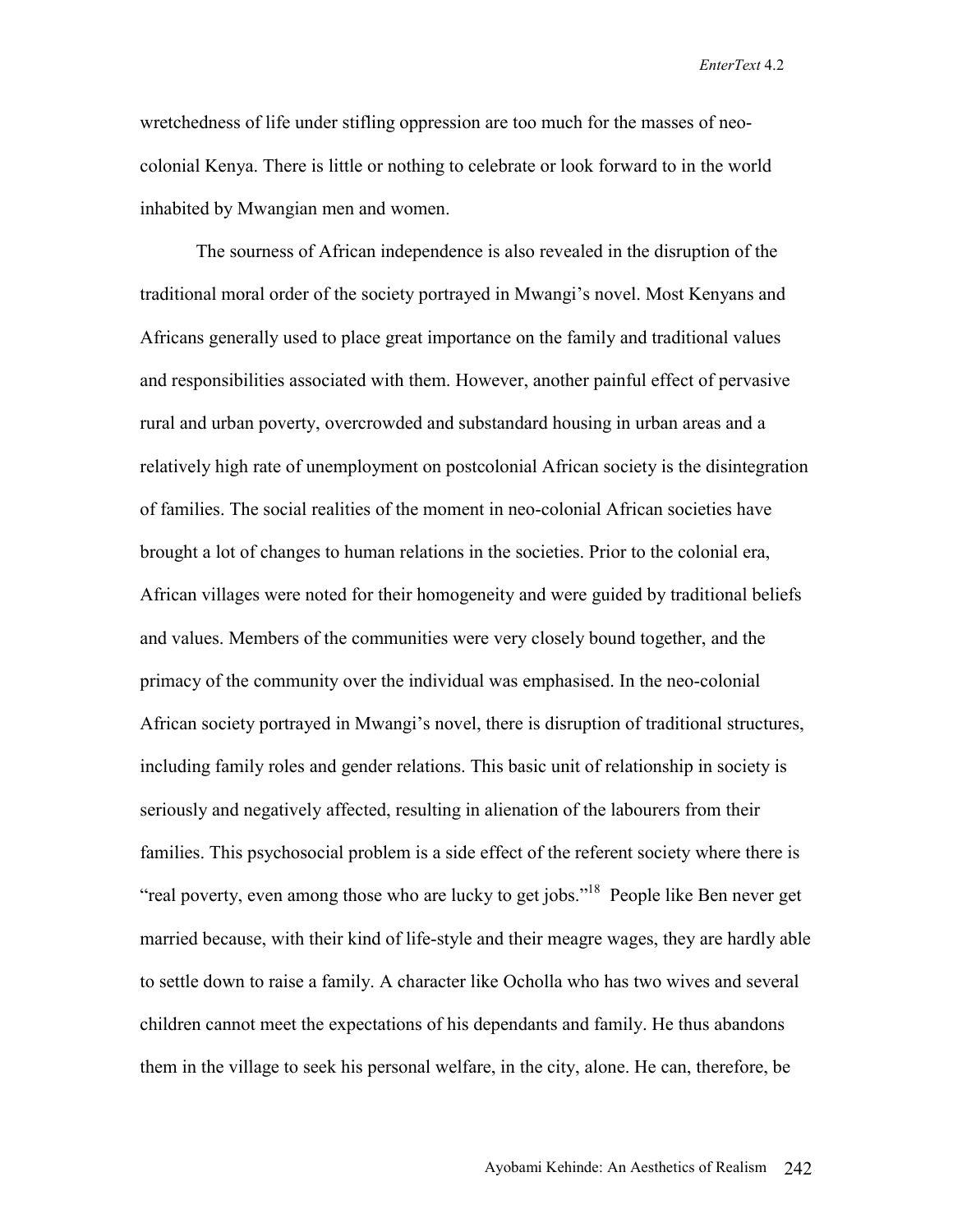referred to as a "prodigal" father, having been away from his family for so long that he cannot even say with any certainty the number of children he has or their correct sexes.

It is pertinent to comment on the significance of Ocholla's abandonment of his family. It is always a painful decision to abandon one's children and spouse. However, Ocholla, being a member of the psychologically and economically strangulated class, decides to leave his family in the village. This is to suppress the trouble arising from the economic circumstances of his society. In the city, he becomes a dipsomaniac, sexmaniac and vagrant. The scene of the arrival of his large family from the village captures the trauma of a dehumanised being. He sees their visit as a burden and becomes downcast as soon as he sees the worn-out and underfed children and their mothers: "His face turns a dusty grey hue, his eyes popping out."<sup>19</sup> In such urban societies that are plagued with social dissonance and pains, frustration is always the order of the day. For instance, the reader notices the psychological torture of Ocholla when his family arrive in the city. This is due to the economic condition of city dwellers who always live from hand to mouth. Apart from violence, sex and alcohol, nothing else in terms of interpersonal relationships or responsibilities arrests the interests of Mwangian men. The only character—Ocholla—who has some family connections is totally alienated from them, and it is only towards the end, ostensibly because of sexual desire, that he shows affection in dealing with them. He hardly discusses his marital life, except when he is drunk. With two wives at home, Ocholla still goes about visiting whores. The problem of alienation he suffers from the society is carried down to his family. To him, his children are either brats or rats and his wives bitches. This is due to the frustration caused by his society, most especially his underpaid job.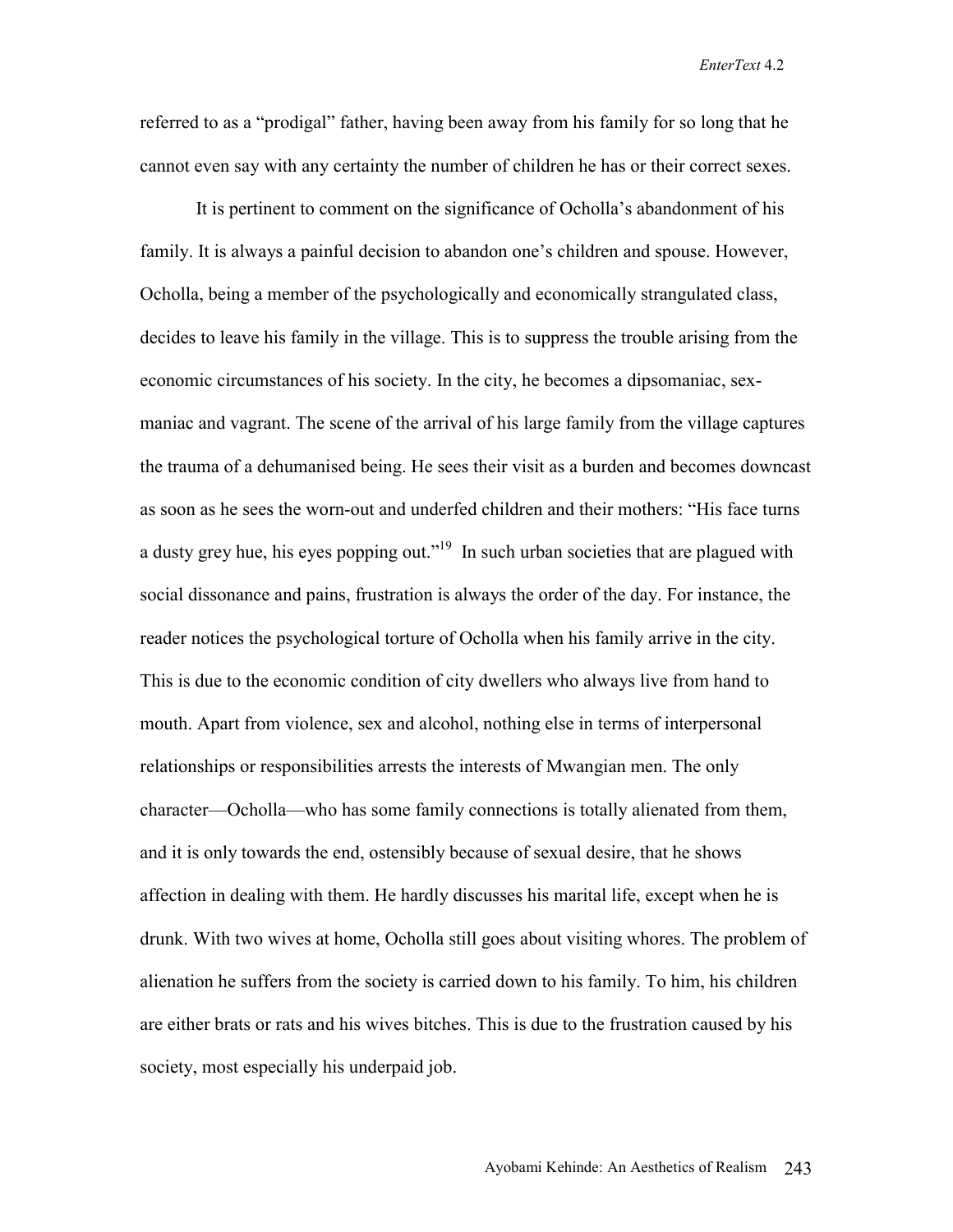The social situation in the novel is also simply sterile. It offers no potential element of regeneration. It is a society riddled with greed, ignorance and failure from which there is no apparent way of escape. Everything is polluted, close to the edge of despair. In the world of the novel, wealth and power have become the principal pursuits; the inevitable result of the situation is a complete disregard of any moral or social considerations in the drive to satisfy individual desires. The society portrayed in the novel confirms Ernest Emenyonu's assertion that "the city is a corrupting influence."<sup>20</sup> So wicked and corrupt is the society that there is no point in the individual's trying to change it. The individual has got to learn to live in the midst of the deprivation and must try to secure his own private salvation through immoral acts and endurance. They are all immersed in a cauldron of immorality because of their attempts to keep pace with the fast life of the city. In fact, the city changes people; it lures them in and destroys them. The problem of the traumatic experience of neo-colonialism in postcolonial African societies is vividly enunciated in the scenes involving a landlord and his tenants, and the downtrodden masses and the state agents. This scene vibrantly reveals that *Going Down River Road* is a sophisticated study of the effects of social oppression, particularly an exploration of the ways class oppression brutalises and dehumanises the psyche of the oppressed. In fact, Third-World politics and economy reveal an atmosphere replete with deceit, blackmail, intimidation and corruption. The activities of the Rent Tribunal and the mode of awarding contracts are sated with official corruption and social oppression. The affluent people of the society take the law into their own hands and thereby constitute an illegal authority unto themselves. To the rich few, wealth is might and right, but poverty and joblessness are equated with criminality. Joseph Richard buttresses this view: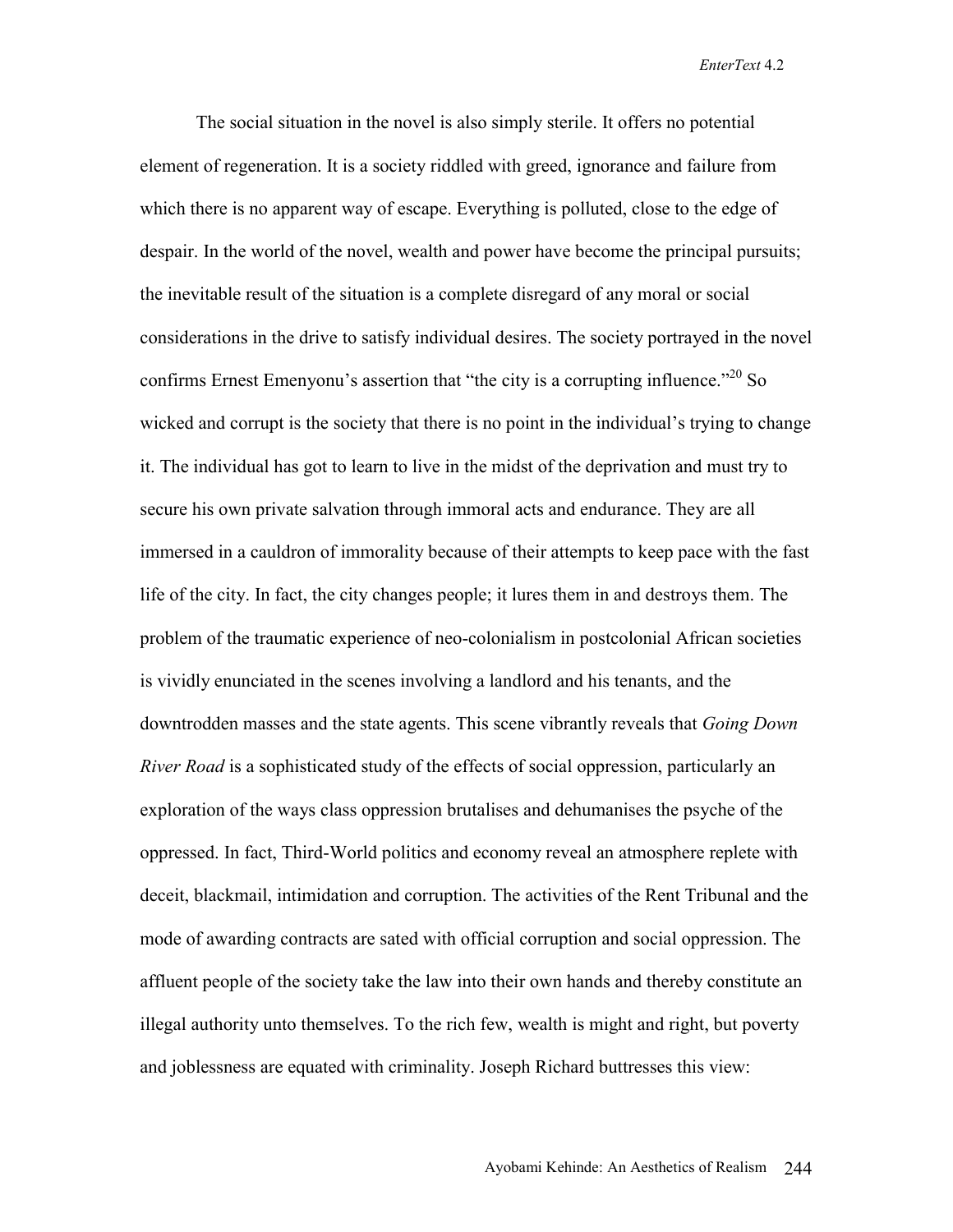Today, although the continent is fully under African rule, the broader emancipatory promises of decolonization are unmet. With the fiftieth anniversary of many countries in Sub-Saharan Africa on the horizon, challenges of conflict, undermining poverty, and the destructive import of malaria, tuberculosis, AIDS and other maladies are mounting. $2<sup>1</sup>$ 

In most African neo-colonial cities, the dreams of independence, which include selfdetermination, accelerated development and democratic ideals have become altogether too elusive. The masses are disillusioned by the broken promises of African independence; they feel betrayed by the postcolonial rulers. As a result of the rulers' inability to deliver the material and moral promises of independence,

[t]he giddy expectations of independence were replaced by epithets: the postcolonial leviathan was variously characterized as "crony," "collapsed," "corporatist," "ceremonial," "decadent," "non-developmental," "kleptocratic," "greedy," "hollow," "lecherous," "predatory," "prebendal," "parasitic," "precarious," "patrimonial," "neopatrimonial," "lame," "swollen," "unreal," "venal," "vampire."<sup>22</sup>

Mwangi's condemnation of the injustices in the social and political life of postindependence Kenya also reveals that women are perhaps the greatest victims of the neocolonial woes. They suffer from sexual discrimination and exploitation, especially when they are working class citizens. The novel is populated with women of easy virtue, whose main source of livelihood is sex. Prostitution is depicted as a way of life for young girls desirous of making money, girls who have been lured to the city by their desire to enjoy life, eat in fashionable hotels, ride in luxurious cars and have men who can take care of them as lovers. The only relatively virtuous one out of the lot is Wini, who is later artistically and morally destroyed in the course of the narrative, when she elopes with her white boss, leaving behind her son (Baby) and her partner (Ben). Wini's abandonment of Baby is a product of societal pressure. To strive for economic and social empowerment in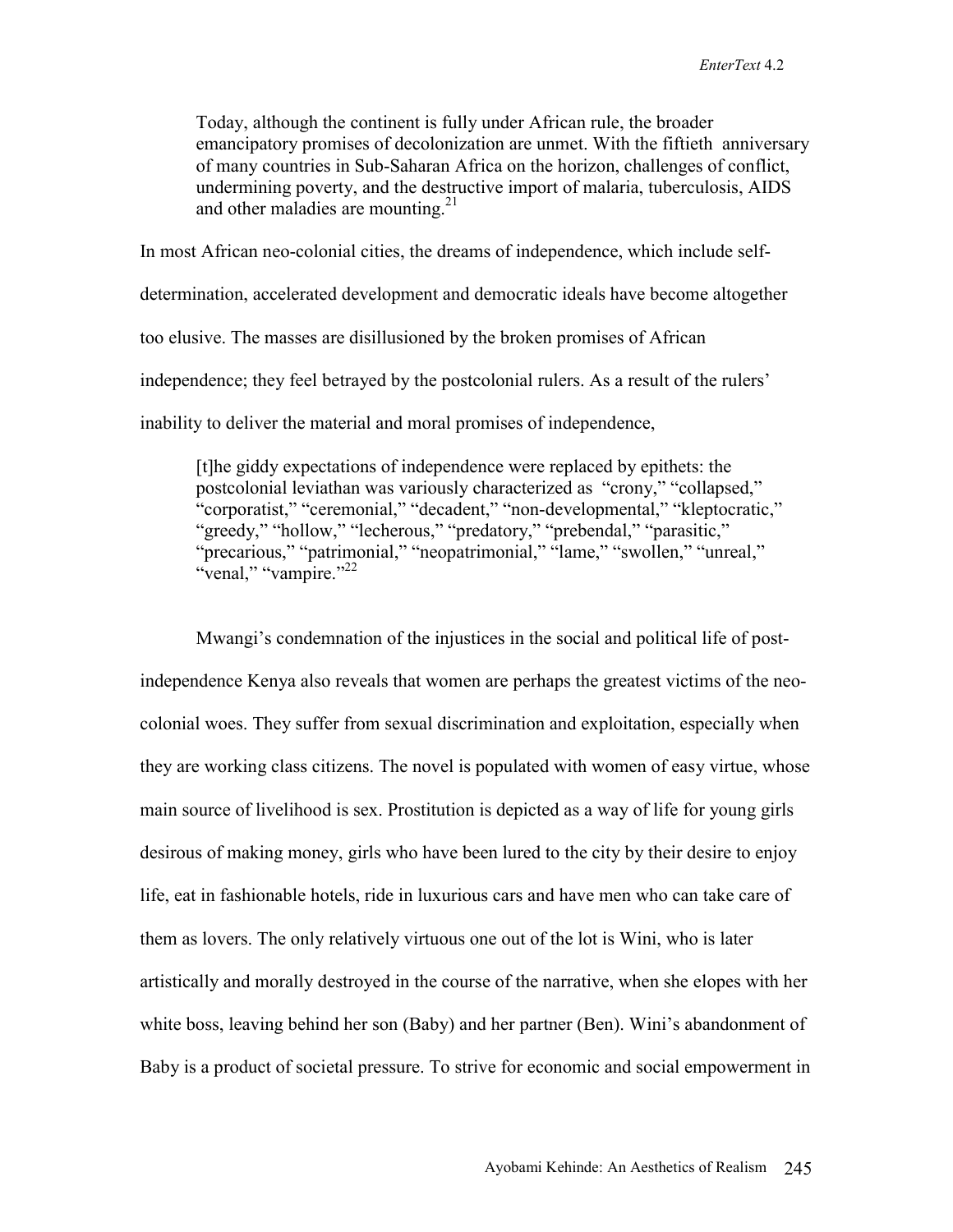a society that does not cater for the masses' welfare, Wini has to combine studentship with part-time prostitution. However, as a woman, she needs social succour that she thinks she could get from Ben. But she is frustrated, since later events prove her wrong. This is because Ben, a mere city peasant, does not have the economic means to provide her with the basic necessities of life; his salary is too meagre to meet Wini's demands. The act of Wini also bears the mark of feminine radicalism (ability to choose one's fate and lover), which is one of the fundamental thrusts of the modernist novel. After many years of being used, misused, enjoyed, exploited and finally discarded by many men, after all those painful years, Wini decides to taste another life, which is perhaps more blissful and more socially respectable.

However, Mwangi's portrayal of Wini is one-sided. She is seen through Ben's viewpoint throughout the time she is presented in the novel. The reader would have loved to know the motives behind most of her actions through her own viewpoint, for example her elopement with her boss and her real motive in leaving her son behind. The reader may not be convinced that a mother so much in love with her only child would leave him behind without an attempt at explanation. Though we try to deduce the causes of her action from the general agonizing condition of the masses in neo-colonial Kenya, Mwangi would have given more force to such sympathetic consideration if he had given Wini a chance to express herself. This is a reflection of the plight of womenfolk in African societies where women are always subjugated, silenced, marginalised and objectified.

The plight of the female characters in the text is codified in "various domestic and public spatial structures, ideologies, and experiences that differently impede the women's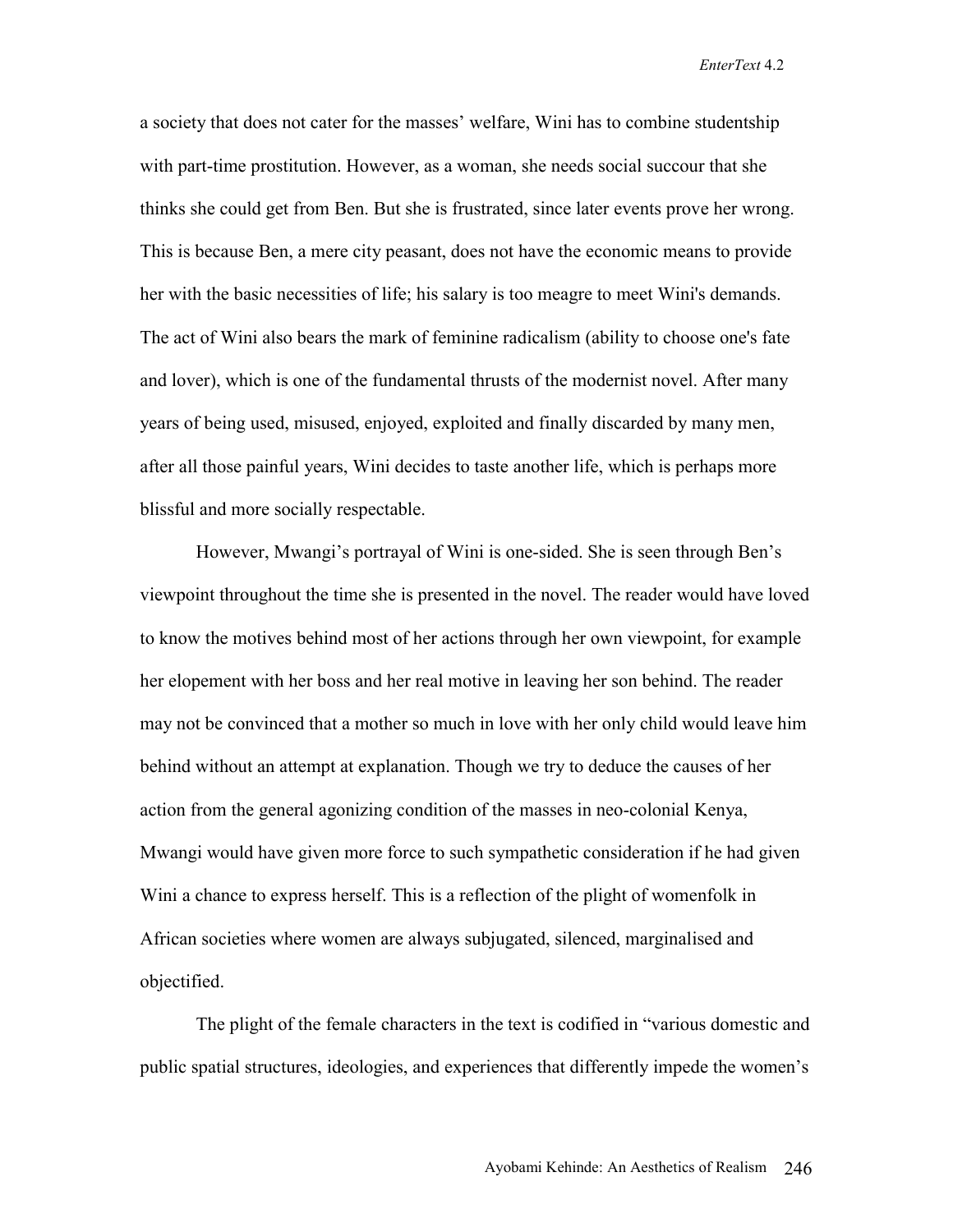lives under (post)colonization, which itself is an unfinished tale of history and identity."<sup>23</sup> The foremost factor in the plight of womenfolk portrayed in the novel is that of prostitution. The reader sees various reasons why women go into prostitution in neocolonial African nations. The commonest reason is the harsh socio-economic realities of the society. Poverty is in the first position among the realities. Hardly does any woman go into prostitution out of sheer urge for fun. It is a situation where women out of destitution unashamedly sell their bodies for money. This suggests the degree of impoverishment, the extent of post-independence betrayal, the brutalisation of the masses in neo-colonial Africa. The scene in which Susan and her friend have sex with two men in the same room whilst her one month-old baby screams in the corner aptly captures the story of cheapened sexuality in neo-colonial African societies. A famished prostitute, Susan calls on Ben to palliate her anguish of starvation in sexual bliss. This stamps on the reader's mind the hopelessness of these women and girls in their struggle for survival. It is the height of human exploitation for monetary gain. Prostitution in Kenya and other African countries has disastrous consequences for women's physical, psychological and social development. A number of African women, like Wini and Susan, join prostitution as a means of survival. Therefore, poverty has lent impetus to the sex trade in African nations, and despite the threat of AIDS, gonorrhoea, syphilis and other sexually transmitted infections, to some, it is the only key to a "brighter" future. In recent years in Kenya, infection with the Human Immunodeficiency Virus (HIV) that causes Acquired Immunodeficiency Syndrome (AIDS) has been a severe problem. In 2001 an estimated fifteen per cent of adult Kenyans were infected with HIV, one of the highest infection rates in the world. Although the text was written in 1976, before AIDS took hold, it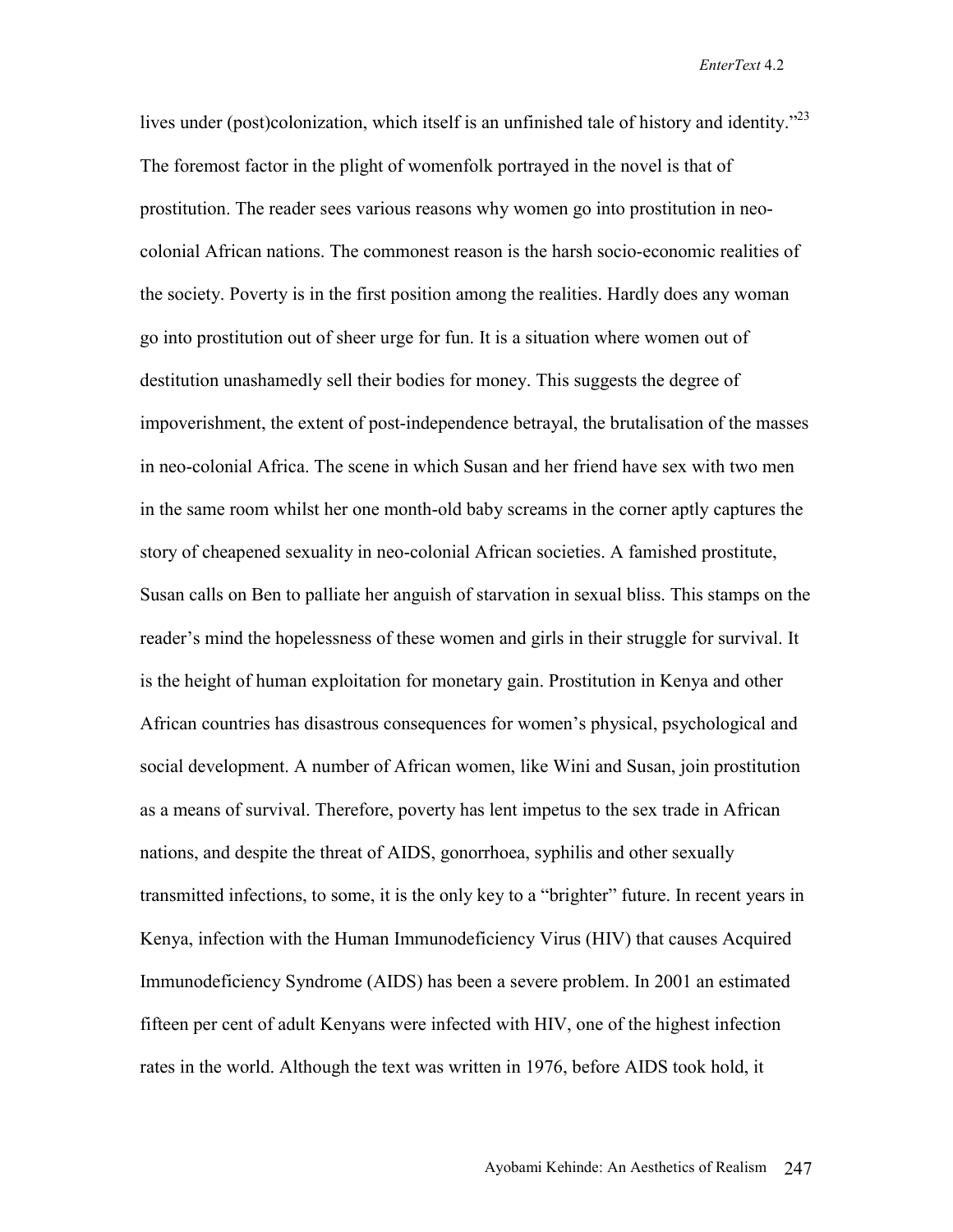seems to foreshadow some contemporary national, continental and global issues, including the ravaging AIDS pandemic. Susan, one of the commercial sex workers in *Going Down River Road,* is a sixteen-year old teenager who lives in Marengo, Nairobi. She takes to prostitution because of poverty. Shocking as this may sound to the readers of Mwangi's novel, in view of her tender age, Susan is not an aberration in this desperately wretched slum in Nairobi. There are many Susans in African countries, who take to flesh peddling because of the economic situation of their nations. Both the male and female characters in the novel suffer under the same yoke of capitalism. They live in a society whose economic system impoverishes them. However, the womenfolk have a double yoke because, apart from the problem of impoverishment, they are also subjected to the affiliated problem of prostitution.

The argument so far has shown that the referent society of *Going Down River Road*, a postcolonial African nation (Kenya), has a bleak future. This is portrayed in the character of Baby, the derelict son of Wini. The youth who is supposed to be a symbol of the hope of the society is abandoned by his mother and survives only on the kindness of Ben; his future is foreshadowed in his being initiated by Max into taking *bhang*. Therefore, Mwangi, in this novel, suggests that there is little or no foreseeable exit out of the painful and dissonant realities of the neo-colonial African milieu. This view is premised on the end of the novel that is ambivalent but predominantly sombre. The last scenes of the novel justify this stand. For instance, Ben has dropped out of school; workers are out of a job after the completion of Development House; Ocholla's large, hungry family unexpectedly join him from the rural area; crops have failed; in fact, life is generally hard. The concluding paragraph of the novel confirms this. Ben and Ocholla are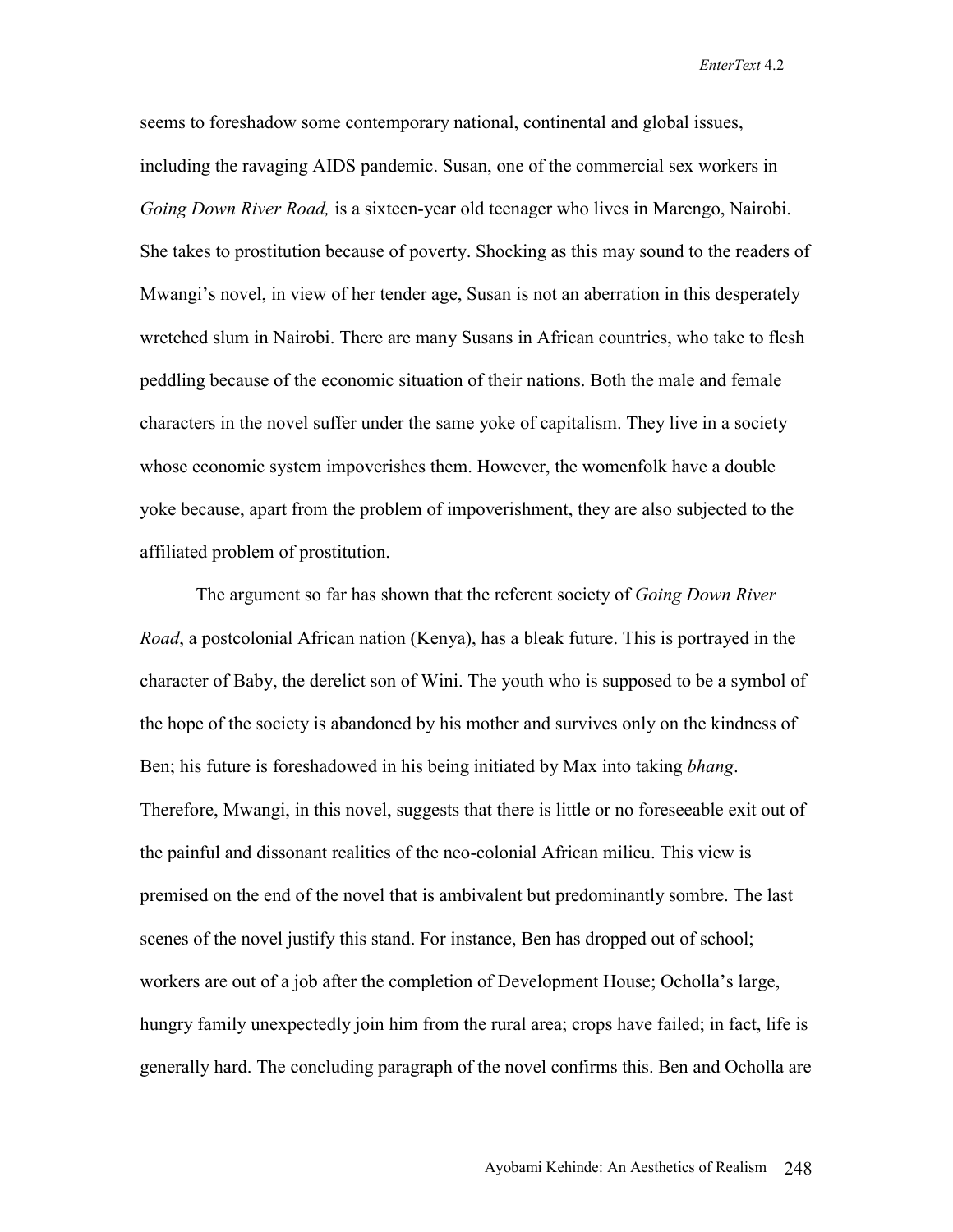adrift, still without a direction as they are staggering faster down the deserted River Road. Mwangi can be accused of over-exaggerating a situation of unmitigated bleakness, an absolute and intense presentation of woes recurring one after the other in the society of the "underdogs" with few traces of relief or hope. Throughout the plot of the story, the word "pain" keeps recurring, and there is no softening of the tragically charged tone; there is no ray of hope for the characters, not to talk of any occurrence of even a minor fulfilment. It can be rightly said that the overall statement is the futility of human efforts.

 It should also be asserted that Mwangi in the novel tries to laugh his nation out of folly and misdirection through the use of humour. In the novel, some comic relief is inserted through the humour introduced in places like Karara centres and the political assembly of Machore. When Ben and Ocholla (or any other labourer) are not sweating it out on the construction site, they are either at a brother or at Karara Centre where they are gradually drinking away their senses and sorrow. They are depicted as simply a lot of hilarious, extremely humorous drunk people. This is the only way to stay sane in the hell where they live. For leisure, the labourers love music in addition to their liquor and prostitutes. Their reactions to the drumbeats are comic as their steps are never coherent. The humour in the drinking and dancing scenes is functional, serving as a painkiller, an escape from the realities of their lives. That this light-hearted presentation of serious topics passes as a stylistic achievement is not in dispute; rather, what is being argued here is that Mwangi's limitless presentation of limitless pain has some touches of overexaggeration.

To conclude, therefore, it should be emphasised that the novel only mirrors the socio-political situation of most African nations immediately after independence in a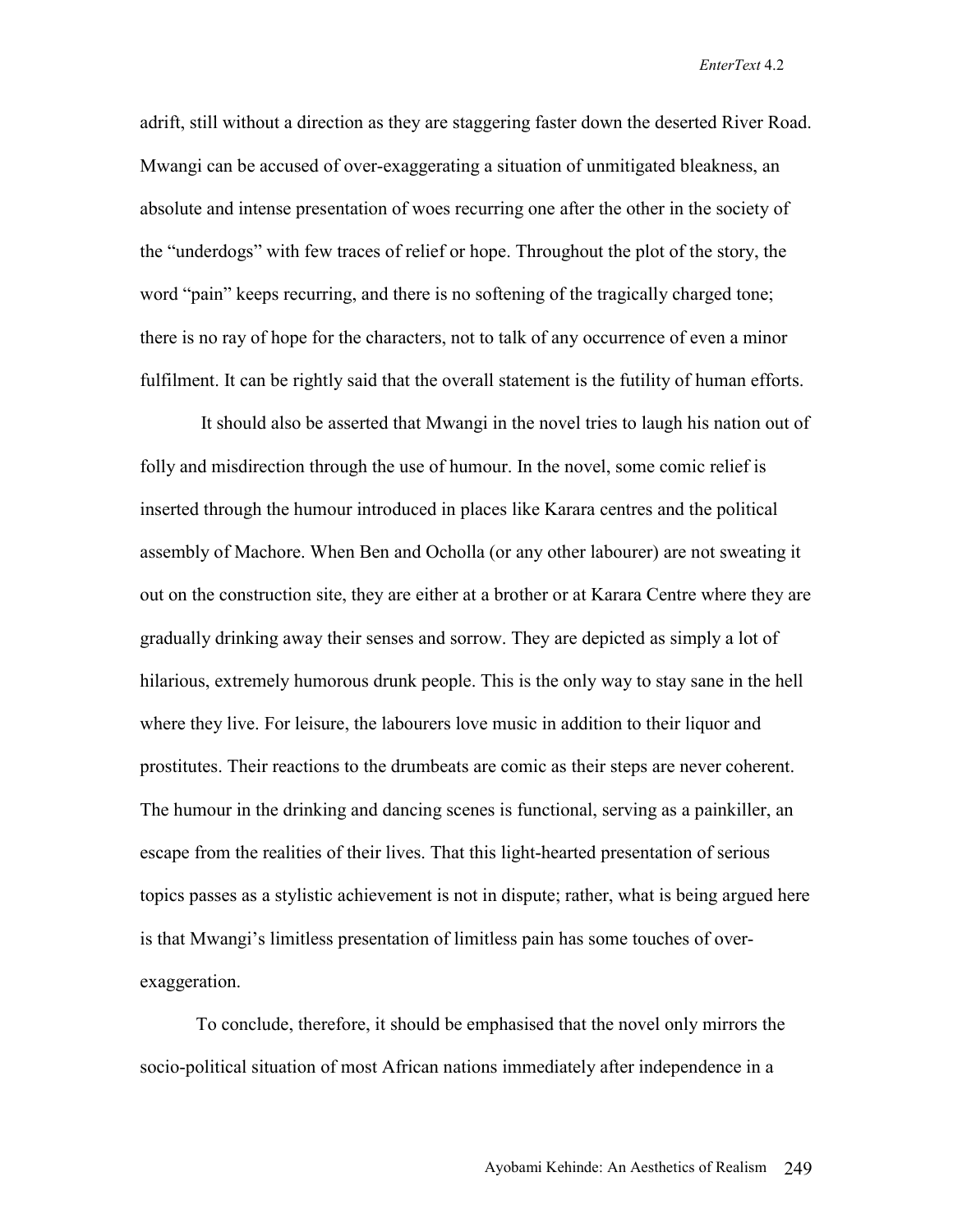somewhat uncritical manner. The "typical characters in typical situations" depicted in the novel are unheroic; most are anti-heroes. The novelist fails to go beyond the present since his story is handcuffed to the reflectionist perspective of fiction. *Going Down River Road*  is therefore an implicit endorsement of the established order it appears to be interrogating. This observation is informed by the fact that Mwangi opposes the neocolonial injustices in Kenya but at the same time artistically "celebrates" such misdeeds by his ultra-naturalistic depiction of them. The characters in the novel only resign themselves to their fate and give up; they are encumbered by despair, helplessness and ignorance. They are mostly "fixed, reified characters." 24 Therefore, we vehemently reject the aesthetics of apology and pessimism orchestrated in the text. Obviously, Mwangi has succeeded in focusing his critical attention on the harsh realities of his milieu: injustice, hunger, oppression and exploitation, all of which engender postcolonial disillusionment in Kenyan society. However, the novel is flawed for only providing an abstract target, an ill-defined selfishness. That is, the novelist fails to proffer any solution to the social problems in the society, other than the self-transformation of the privileged. This blame-all, and ultimately -none, tendency is an ambivalent posture. This paper therefore condemns the naturalist Mwangi for the unmitigated bleakness and openness of his social criticism, and the absolute and intense presentation of woes that recur one after the other in the society of the underdogs. The novelist has merely shown people simply as they are, without dwelling on how they ought to be, as they are capable of becoming. One apparent lacuna in Mwangi's fiction therefore is the appropriation of the visionary quality of art (taking the reader out of the real world). Actually, Mwangi seems to belong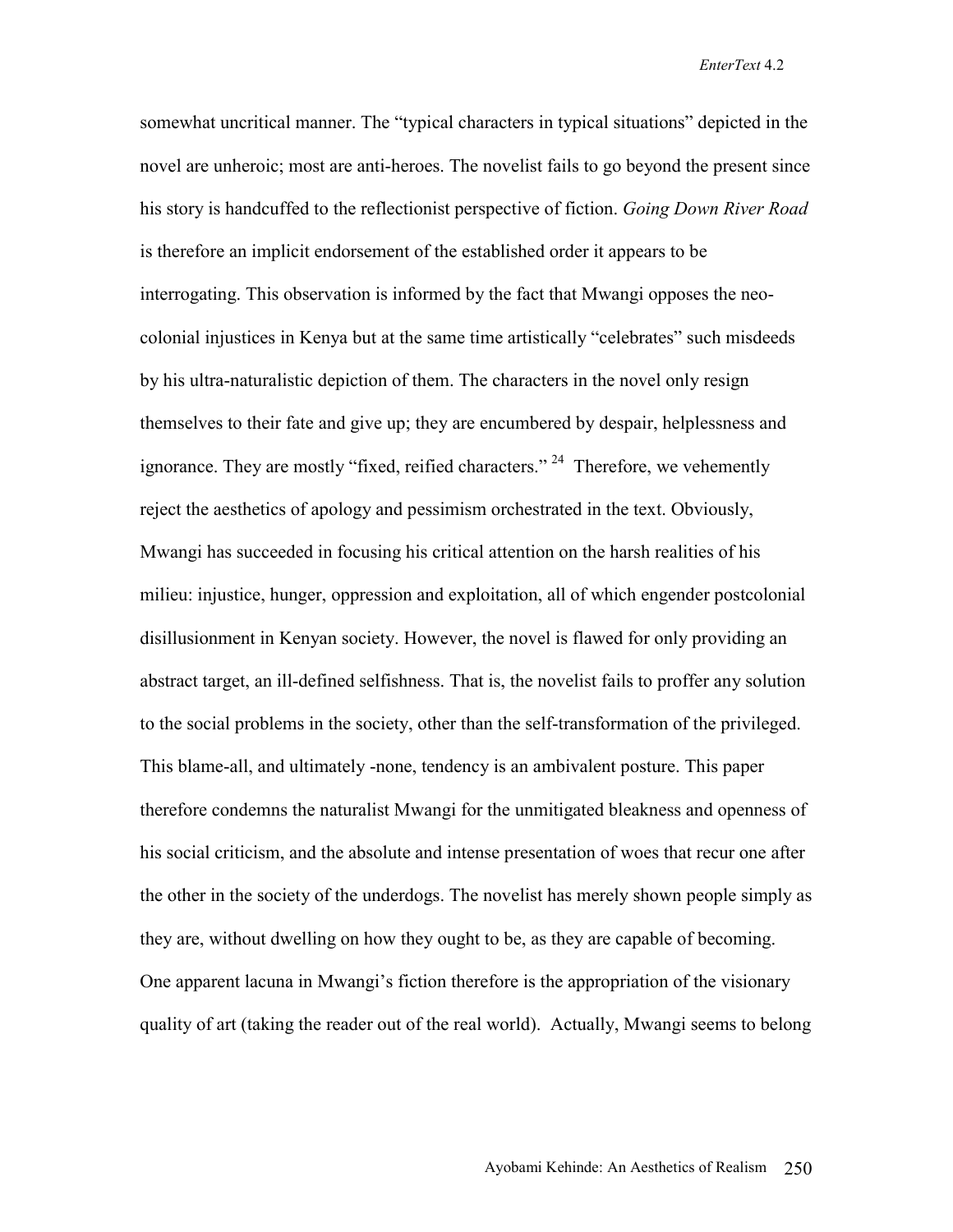to the ultra-naturalistic school that claims that art merely paints a picture of a society; it does not alter man's consciousness but confirms it.

 We cannot gainsay the bitter truth that due to decades of external and domestic abuses of power, the African masses have suffered untold hardship in forms of stunted livelihoods, infrastructural decline, erosion of public institutions, corruption of social structures and values, stalled development, persistent conflicts, failed or anaemic states, weak economies and predatory governance; however, the uncovering of pathways from these predicaments requires new modes of fiction. The image of the Kenyan masses portrayed in the novel is that of self-seekers and foolish complacency, "people who believe that the system has nothing to do with their plight."<sup>25</sup> The tendency of the novelist and the characters to engage in naïve and innocent acceptance of the status quo ante robs the postcolonial African novel of its ability to envision solutions and alternatives to the exploitation and degradation of the African masses. In this era of globalisation and rapid technological advancement, African writers should strive to offer solutions that can tackle the avalanche of woes in their continent, taking cognizance of contemporary national, regional and global realities. Therefore, African fiction, instead of reflecting life, should also try to refract it. Postcolonial African novelists should not only show their readers what has been done or what has happened, rather, they should dwell on what can be done to change the ugly situation of their continent.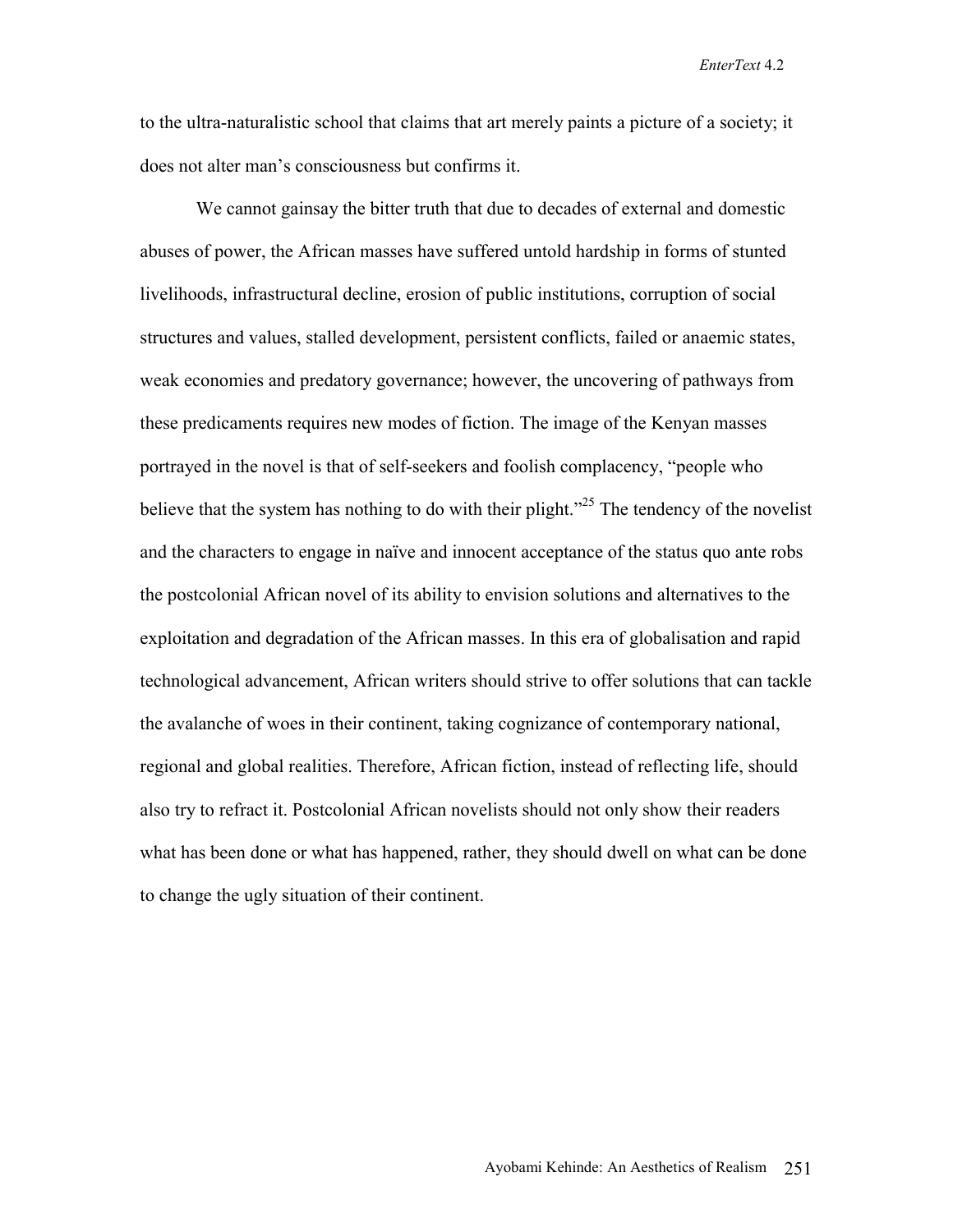## **Notes**

 $\overline{a}$ 

<sup>1</sup> Meja Mwangi, *Going Down River Road* (London: Heinemann, 1976).

2 Shatto Gakwandi, "The Novel in East Africa" in S. O. Asein and A. O. Ashaolu, eds., *Studies in the African Novel* (Ibadan: Ibadan University Press, 1986), 186.

3 Ambanasom Shadrach, "Two Opposing Trends in Mongo Beti's Fiction: A Study of *Remember Ruben* and *Perpetua* (*Epasa Moto* 2.1, 2004), 123.

4 Adrian Roscoe, *Uhuru's Fire: African Literature East and South* (Cambridge: Cambridge University Press, 1977), 18.

5 Ngugi wa Thiong'o, *Writers in Politics* (London: Heinemann, 1981), 5-6.

6 Nagesh Rao, "Resistance and Representation: Postcolonial Fictions of Nations in Crisis" (*Postcolonial Text*, http://pkp.ubc.ca/pocol, 1.1, 2004), 4.

7 Jonathan Culler, *Structuralist Poetics*, *Structuralism, Linguistics and the Study of Literature* (London: Routledge and Kegan Paul, 1975), 78.

8 Martin Esslin, *The Theatre of the Absurd* (London: Penguin, 1973), 395-396.

 $<sup>9</sup>$  Mwangi, .54.</sup>

10 N. S. Jones Carey, *The Anatomy of Uhuru: An Essay on Kenya's Independence* (Manchester: Manchester University Press, 1966), 199.

11 Eustace Palmer, "Two Views of Urban Life: Meja Mwangi, *Going Down River Road*, Nurudin Farah, *A Naked Needle*" (*African Literature Today* 9, 1978), 105.

12 Alan Swingewood, *Marx and Modern Social Theory* (London: Macmillan, 1975), 88.

 $13$  Mwangi, 13.

<sup>14</sup> Adeleke Adeeko, "Two Writers on a Plundered Economy: A Study of Style and Political Vision in Selected Works of Ngugi and Mwangi" (unpublished M.A. Thesis, University of Ife, Ile-Ife, Nigeria, 1985), 18.

 $15$  Mwangi, 196.

16 Christopher Okonkwo, "Space Matters: Form and Narrative in Tsitsi Dangaremba's *Nervous Conditions*" (*Research in African Literatures* 34.2, 2003), 52.

17 Neil McEwan, *Africa and the Novel* (London: Macmillan, 1983), 124.

18 Elizabeth Knight, "Mirror of Reality: The Novels of Mwangi" (*African Literature Today* 13, 1983), 150.

19 Mwangi, 183.

20 Ernest Emenyonu, "Introduction: A Matter of Commitment" in Ernest Emenyonu, ed., *Goatskin Bags and Wisdom: New Critical Perspectives on African Literature* (Trenton, NJ: Africa World Press, 2000), xiv.